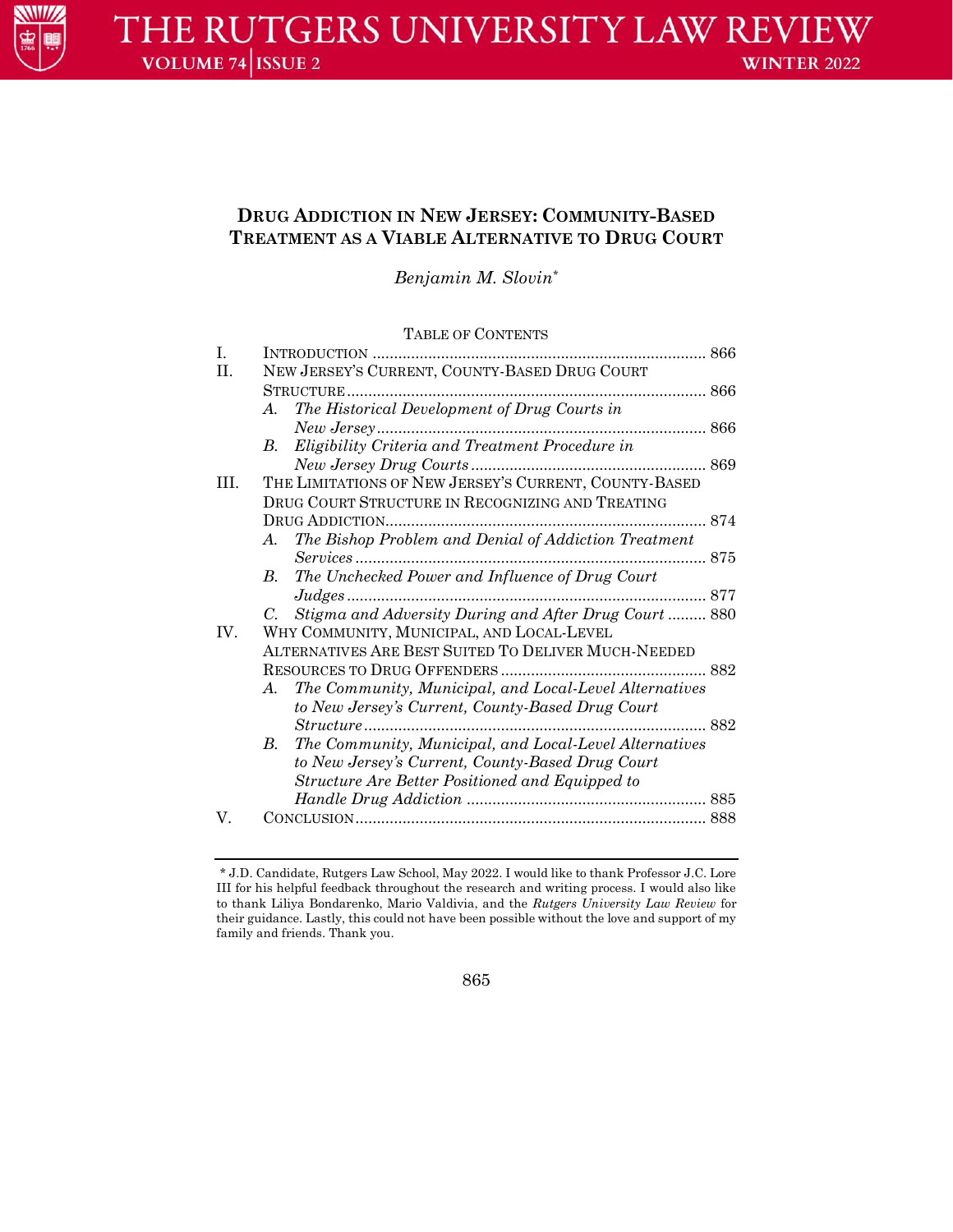#### <span id="page-1-0"></span>I. INTRODUCTION

After the New Jersey State Legislature passed a series of overly punitive drug laws in the 1980s to stifle drug use, a myriad of issues ensued. Faced with a swelling prison population and corrections budget, legislators and judges realized that they had to act fast. Rather than repeal the drug laws that were plagued from the start, they turned to the state-wide implementation of a drug court system as a panacea.

New Jersey's drug court system has proven to be more burdensome than beneficial in delivering addiction treatment services to those who require them most. Fortunately, diversionary programs throughout the state concentrated on community, municipal, and local levels hold great promise. Although they are relatively new, such programs have the potential to detect and treat drug addiction at earlier stages, further long-term recovery, and save more money than New Jersey's current drug court system.

Part II of this Note explains how New Jersey's drug court system came into existence and the way its treatment process works. Part III elaborates on the wide array of downsides evident in New Jersey's drug court system. Part IV highlights recent, cutting-edge, local alternatives to New Jersey's drug court system that can positively change the way in which addiction is handled throughout the state.

## <span id="page-1-1"></span>II. NEW JERSEY'S CURRENT, COUNTY-BASED DRUG COURT STRUCTURE

To best comprehend New Jersey's drug court system and how related problems arose, an analysis of its historical developments as well as its structural framework is warranted. It is essential to understand what motivated New Jersey political officials and judges to deem what was once a pilot program in select counties a "best practice" to be fully implemented throughout the state.<sup>1</sup> It is also critical to examine how eligibility in New Jersey's drug court program is determined and the treatment process takes place.

#### <span id="page-1-2"></span>*A. The Historical Development of Drug Courts in New Jersey*

New Jersey's drug court system developed to help lessen the blow of the state's oppressive legislative response to drug abuse in the 1980s.<sup>2</sup> In

<sup>1.</sup> *See Drug Courts*, N.J. CTS., https://njcourts.gov/courts/criminal/drug.html?lang =eng (last visited Nov. 7, 2021).

<sup>2.</sup> *See* Bruce D. Stout & Bennett A. Barlyn, *The Human and Fiscal Toll of America's Drug War: One State's Experience*, 6 ALB. GOV'T L. REV. 525, 529 (2013) (explaining that the war on drugs in New Jersey "in many respects is an exemplar of everything that can go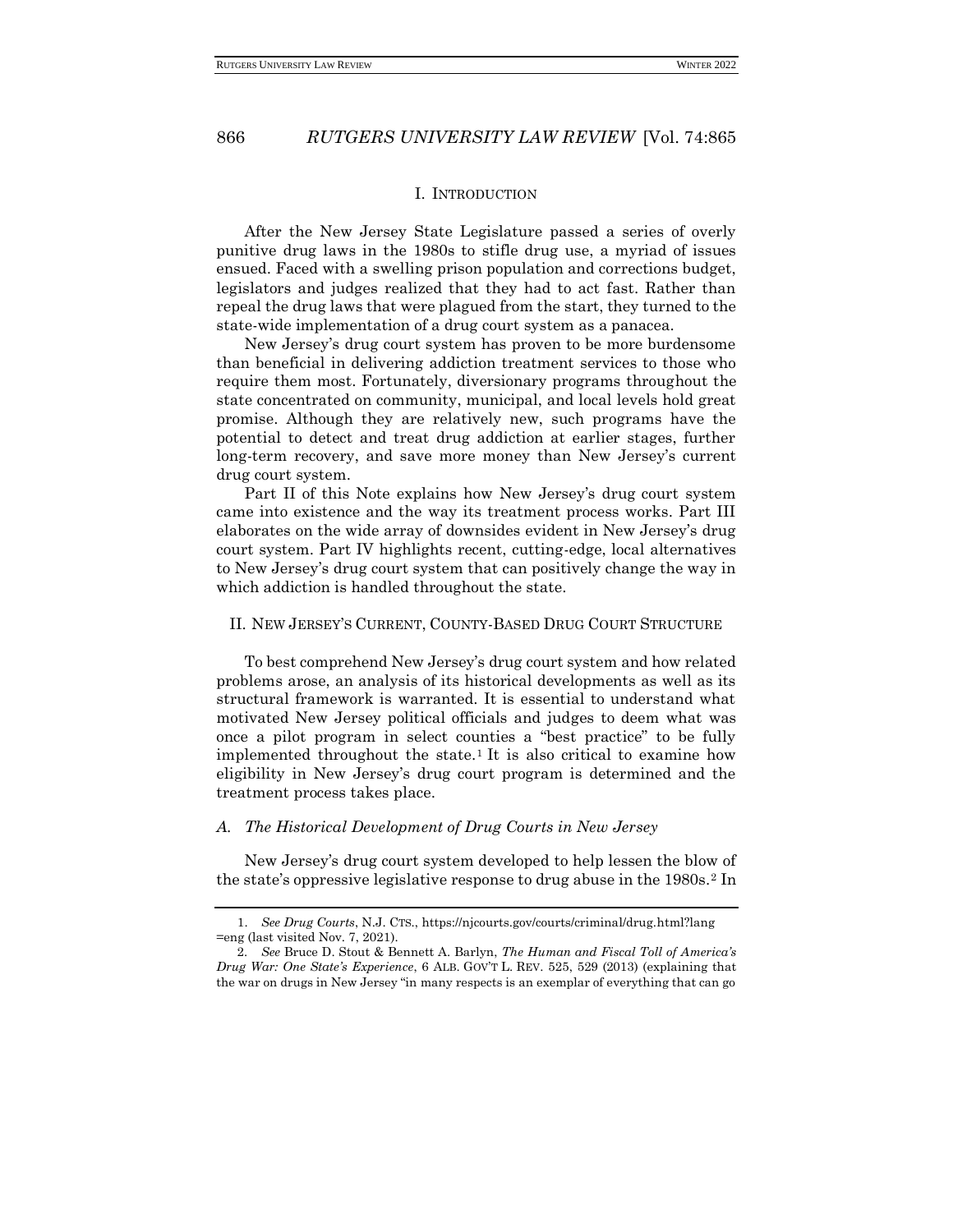1987, the state legislature passed the Comprehensive Drug Reform Act ("CDRA"),<sup>3</sup> which "remains the legislative cornerstone of New Jersey's war against illicit narcotics."<sup>4</sup> The CDRA established new kinds of drug offenses and graded drug crimes as criminal offenses instead of violations of the state's health code.<sup>5</sup> Furthermore, the CDRA imposed mandatory parole ineligibility periods for several of the drug offenses it created.<sup>6</sup> For instance, one such offense, "distribution or possession with intent to distribute any type or amount of drugs within 1,000 feet" of school property, carries a "three-year mandatory period of incarceration before parole eligibility."<sup>7</sup> Additionally, the CDRA created harsh penalties for drug offenders, such as the repeat drug offender provision, requiring "any defendant convicted of manufacturing, distributing or possessing" a controlled dangerous substance "with intent to distribute" to "be sentenced to a mandatory extended term of imprisonment with a corresponding period of parole ineligibility" upon request of the prosecutor, so long as the defendant "has previously been convicted of such a crime."<sup>8</sup>

Since the CDRA was enacted, its effect has been devastating. Between 1987 and 1999, New Jersey's state prison population nearly doubled from 15,945 to 30,818 inmates. <sup>9</sup> Furthermore, many of those imprisoned for criminal penalties established by the CDRA were drug addicted and "posed little to no threat to public safety."<sup>10</sup> Moreover, by 2002, 36% of New Jersey's state prison population was incarcerated for a

8. Stout & Barlyn, *supra* note 2, at 532. The repeat offender law, "at minimum, double[s] a repeat drug offender's custodial sentence." *Id.*

9. *Id.* at 536. "The [New Jersey] Department of Corrections attributed 62% of that growth directly to the enactment and enforcement of the CDRA." *Id.* Several of the inmates had no prior convictions. *Id.* at 537.

10. *Id.* In fact, according to the New Jersey Department of Health and Department of Corrections, "[t]he overwhelming majority" of CDRA provision offenders "had serious drug and alcohol addictions." *Id.*

wrong"); Stephen Hunter et al., *New Jersey's Drug Courts: A Fundamental Shift from the War on Drugs to a Public Health Approach for Drug Addiction and Drug-Related Crime*, 64 RUTGERS L. REV. 795, 797, 806 (2012) (describing New Jersey's response to the war on drugs as "among the most draconian of all the states").

<sup>3.</sup> N.J. STAT. ANN. § 2C:35 (West 2016).

<sup>4.</sup> Stout & Barlyn, *supra* note 2, at 529.

<sup>5.</sup> *Id.* at 531.

<sup>6.</sup> *Id.* at 532.

<sup>7.</sup> Hunter et al., *supra* note 2, at 797–98. This particular drug offense created by the CDRA has been found to be especially destructive for Black and Hispanic urban communities in New Jersey, where school zones are prevalent and include "the entire school property . . . and then 1,000 feet in every direction." *Id.* at 802–03. Also, the offense does not distinguish between drug-addicted offenders who sell drugs to support their habits and major drug traffickers. *Id.* at 800.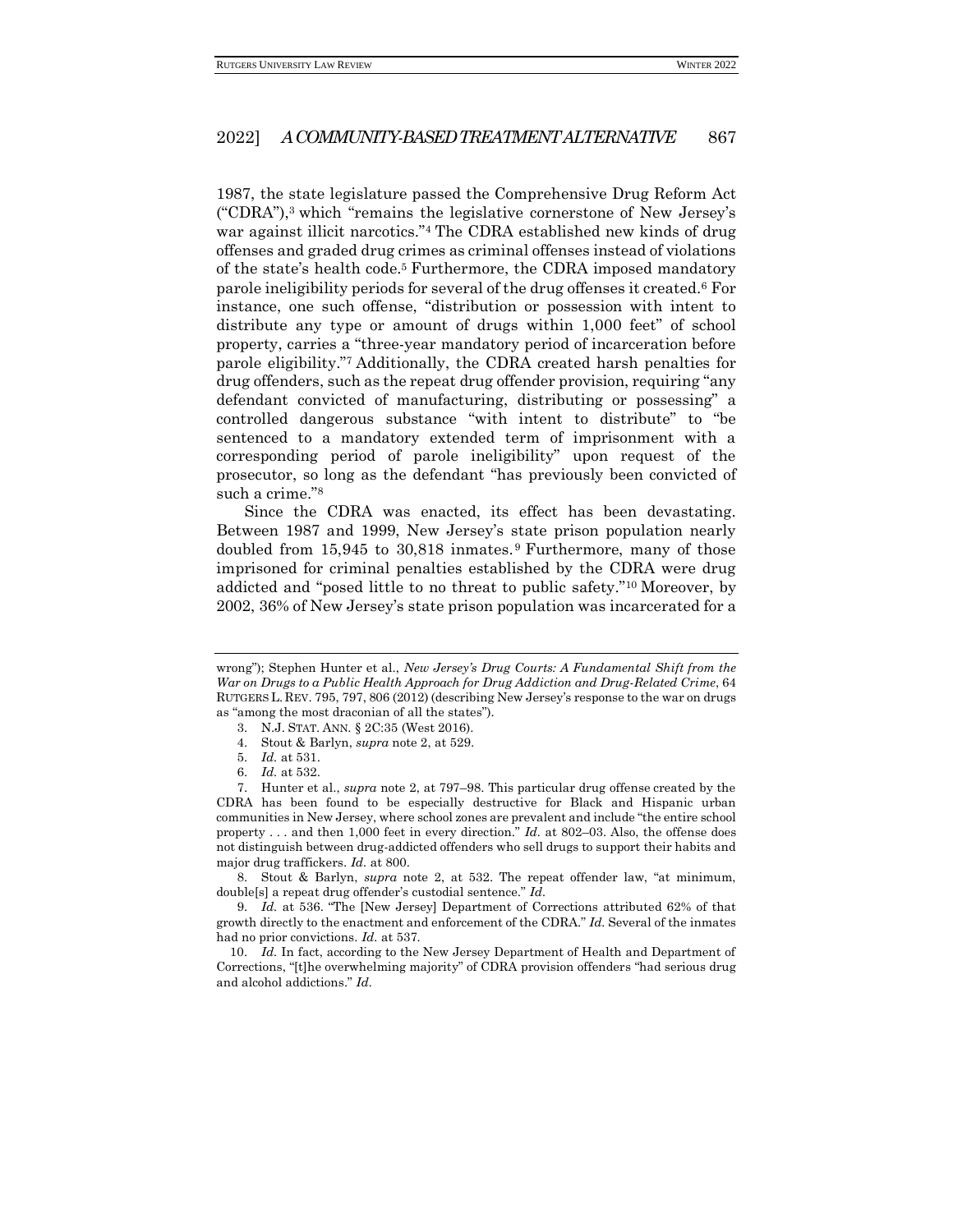drug offense. <sup>11</sup> Lastly, between 1987 and 2006, the New Jersey Department of Corrections budget had increased from \$289 million to \$1.1 billion.<sup>12</sup>

Although the CDRA is heavily cited for having created an abundance of harsh criminal penalties concerning drug related crimes, it also contained a key provision that enabled drug courts to evolve into their current form in New Jersey. More specifically, the CDRA provided for a "rehabilitative sentencing option" now referred to as "special probation."<sup>13</sup> Codified as title 2C, section 35-14 of the New Jersey Code of Criminal Justice, <sup>14</sup> this section of the CDRA allowed for judges to sentence defendants to a minimum term of "six months of residential drug treatment and five years of . . . 'special probation'" if they met certain, key criteria.<sup>15</sup> Due to a lack of state funding for drug treatment, section 35-14 was not initially utilized.<sup>16</sup> However, pilot drug courts that began in Camden and Essex counties in 1997 to serve "nonviolent substance abusing defendants" had expanded to Union and Passaic counties by 1999.<sup>17</sup> Meanwhile, the New Jersey Administrative Office of the Courts and several other state agencies had planned to use a combination of state and federal funds to create a "Drug Court Initiative."<sup>18</sup> The "Drug Court Initiative" specifically targeted individuals who were "eligible for sentencing pursuant" to section 35-14.<sup>19</sup>

By May of 2000, the New Jersey Conference of Criminal Presiding Judges "recommended that drug courts be established as a 'Best Practice' in the Criminal Division[,]" and in June of that year, the New Jersey

<sup>11.</sup> *Id.* Many of those incarcerated were "young men of color" and currently, "77% of the state prison population" is comprised of "racial and ethnic minorities." *Id.* at 538.

<sup>12.</sup> *Id.* During that time, the State Department of Corrections had become "the fastest growing segment of the New Jersey state budget." *Id.*

<sup>13.</sup> Hunter et al., *supra* note 2, at 807–08 (quoting N.J. STAT. ANN. § 2C:35-14(a) (West 2016)).

<sup>14.</sup> N.J. STAT. ANN. § 2C:35-14(a) (West 2016).

<sup>15.</sup> Stout & Barlyn, *supra* note 2, at 533 (quoting N.J. STAT. ANN. § 2C:35-14 (West 2016)). The criteria required that the offense was "non-violent, did not involve a weapon, and was not conducted in a school zone." *Id.* Moreover, the defendant not only had to be convicted of a drug offense, but in addition, must have faced mandatory parole ineligibility. *Id.*

<sup>16.</sup> *See id.* at 533–34.

<sup>17.</sup> STATE OF N.J. ADMIN. OFF. OF THE CTS., MANUAL FOR OPERATION OF ADULT DRUG COURTS IN NEW JERSEY 5 (2002) [hereinafter MANUAL]. The initial pilot drug court programs were funded by federal implementation grants. *See id.*

<sup>18.</sup> *Id.* Other state agencies included the New Jersey Governor's Advisory Council, the New Jersey Attorney General's Office, the New Jersey Department of Health and Senior Services, and the New Jersey Department of Corrections. *Id.* The first drug courts to commence operations under the "Drug Court Initiative" began in Camden and Passaic counties in 1997 and later expanded to Essex, Union, and Mercer counties in 1999. *Id.*

<sup>19.</sup> *Id.* at 6.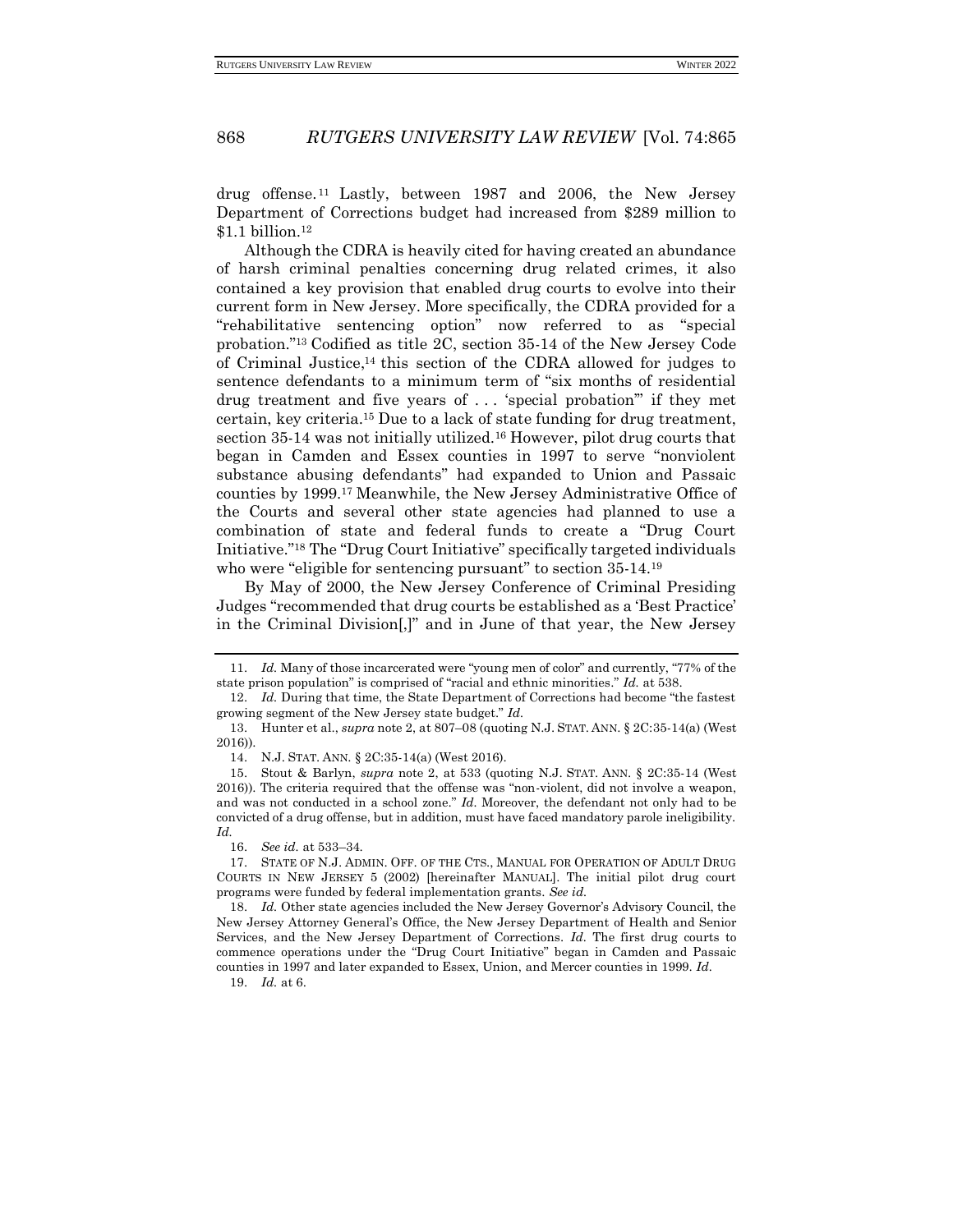Judicial Council agreed and moved for "a comprehensive statewide proposal" known as "Drug Courts: A Plan for Statewide Implementation."<sup>20</sup> In September, 2001, the New Jersey Governor signed L.2001, c.243,<sup>21</sup> which "provided the Judiciary with funding to expand drug courts beyond the initial five courts."<sup>22</sup> More specifically, L.2001, c.243 established funding for both treatment providers and drug court judicial staff.<sup>23</sup> Finally, in 2002, the New Jersey Administrative Office of the Courts created the "Manual for Operation of Adult Drug Courts in New Jersey" for the purpose of implementing "'uniform [policies and procedures] to ensure the equitable operation of' drug courts throughout New Jersey."<sup>24</sup> Thus, New Jersey's county-based drug court structure was born.

## <span id="page-4-0"></span>*B. Eligibility Criteria and Treatment Procedure in New Jersey Drug Courts*

The Manual established two routes or "tracks" through which New Jersey drug courts can divert eligible defendants from traditional criminal sentencing and imprisonment.

Under the first track, section 35-14(a) offenders are provided "an alternative to incarceration" if they "are subject to a presumption of incarceration pursuant to [section 44-1(d)]."<sup>25</sup> The Manual also provides that "[s]pecial probation" under the first track is available for defendants who are convicted under section 35-7 or had previously been convicted under section  $35-5(a)$ .<sup>26</sup> If the defendant in question is either subject to a presumption of incarceration pursuant to section 44-1(d) or convicted under section 35-7—or previously convicted under section 35-5(a)—the court must find that they satisfy a series of nine eligibility criteria

<sup>20.</sup> *Id.*

<sup>21.</sup> Act of Sept. 6, 2001, ch. 243, 2001 N.J. Laws. 1532.

<sup>22.</sup> *Drug Courts*, *supra* note 1. The "Statewide Implementation Project" "involved a three-phase process resulting in the establishment of a statewide drug court program" that culminated in 2004. *Id.*

<sup>23.</sup> *Id.*; Hunter et al., *supra* note 2, at 808.

<sup>24.</sup> Hunter et al., *supra* note 2, at 808 (alteration in original) (quoting State v. Meyer, 930 A.2d 428, 434 (N.J. 2007)).

<sup>25.</sup> MANUAL, *supra* note 17, at 10. The New Jersey Appellate Division has recently clarified that "the presumption of imprisonment in [section 44-1(d)] is determined by reference to the present offense(s) for which defendant is convicted and is to be sentenced" and not "by reason of his or her past criminal history" or because the defendant "was previously convicted of a crime subject to the presumption." State v. Harris, 247 A.3d 890, 921 (N.J. Super. Ct. App. Div. 2021).

<sup>26.</sup> MANUAL, *supra* note 17, at 10*.*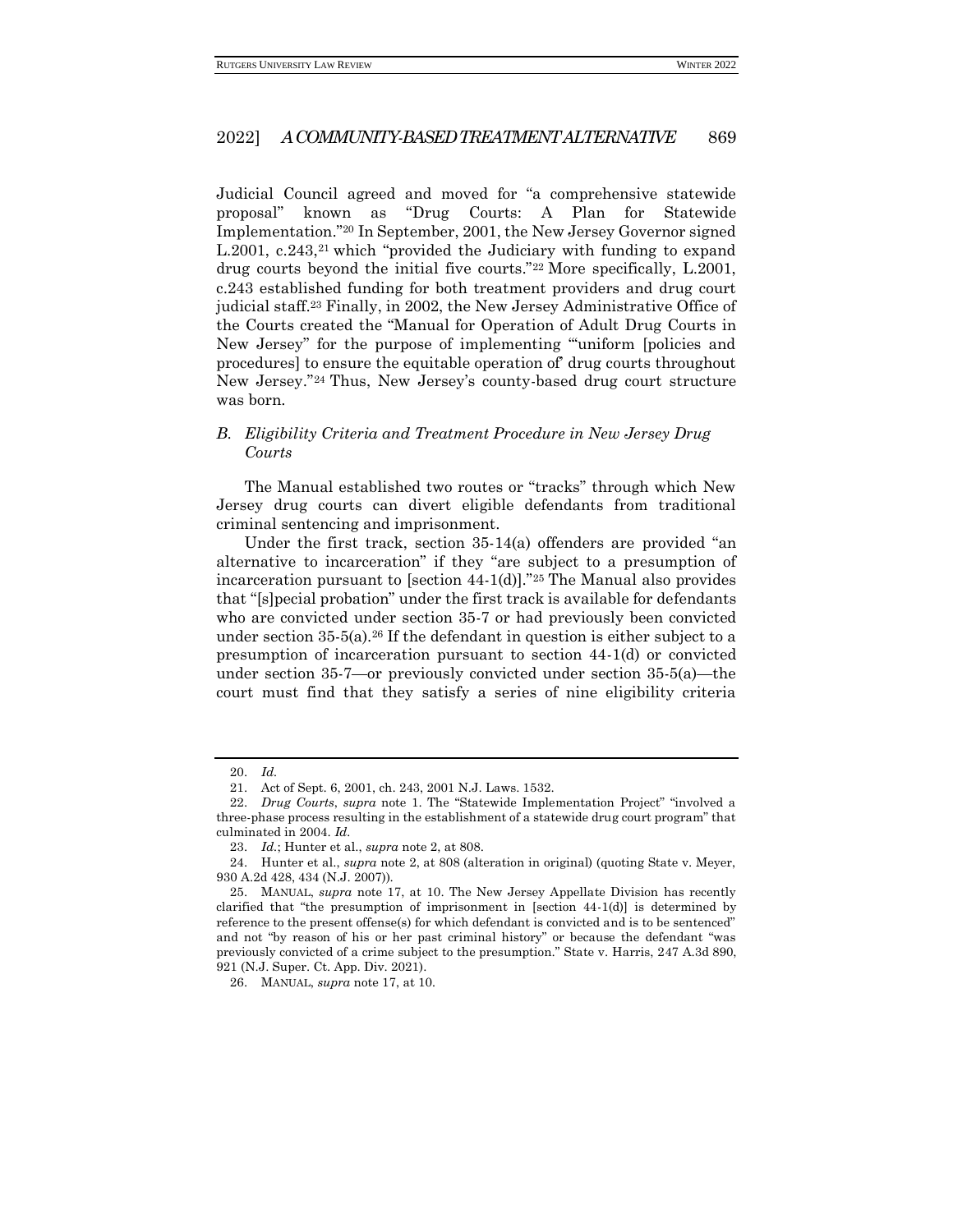outlined by section  $35-14(a)$ .<sup>27</sup> Next, if the court considers the defendant eligible under the first track, after sentencing pursuant to section 35-14, they are "placed on special probation for a term of five years" and immediately "committed to a residential treatment facility" for a minimum six month term "or until the court, upon recommendation of the treatment provider, determines that the person has successfully completed the residential treatment program."<sup>28</sup> Finally, defendants who successfully complete the residential treatment program's requirements are subsequently mandated to "complete the period of special probation," which includes "aftercare treatment."<sup>29</sup>

On the other hand, the Manual provides for a second diversionary track for "[s]ubstance abusing nonviolent offenders" through "general sentencing provisions" who do not meet the eligibility criteria of section 35-14.<sup>30</sup> A drug court may consider a defendant eligible under the second track if they meet four criteria: (1) being drug or alcohol dependent and likely benefiting from treatment and monitoring; (2) not having any prior convictions for violent crimes; (3) not possessing a firearm at the time of the offense or any previous offenses; and (4) not presenting a danger to the community.<sup>31</sup> If eligible, second track defendants are sentenced to a term of probation that cannot "exceed five years[,]" like first track participants pursuant to section 35-14. <sup>32</sup> However, unlike first track defendants, those who are diverted via the second track are not subject

<sup>27.</sup> *Id.* at 10–11. For instance, the defendant must be "a drug or alcohol dependent person within the meaning of [section 35-2] and was drug or alcohol dependent at the time of the commission of the present offense." N.J. STAT. ANN.  $\S 2C:35-14(a)(2)$  (West 2016).

<sup>28.</sup> MANUAL, *supra* note 17, at 14. However, the Manual states that "no person shall remain in the custody of a residential treatment facility for a period in excess of five years." *Id.*

<sup>29.</sup> *Id.* at 14–15. The drug court may also impose additional requirements on a defendant who successfully completes the residential treatment program requirements, including but not limited to "intensive supervision by a probation officer, mandatory urine monitoring and regular appearances before the . . . judge." *Id.* at 15.

<sup>30.</sup> *Id.* at 16. The second track "includes both prison-bound and non-prison bound offenders." *Id.* While the New Jersey Appellate Division rejected an attempt to impose the nine eligibility criteria of section 34-14(a) on second track defendants in light of recent modifications to the Manual, it explained that such criteria may still be relevant to the prosecutor and the court. *See* State v. Figaro, 228 A.3d 466, 475–76 (N.J. Super. Ct. App. Div. 2020); N.J. STAT. ANN § 2C:34-14(a) (West 2016).

<sup>31.</sup> MANUAL, *supra* note 17, at 16. Furthermore, a treatment facility "who is willing to provide appropriate treatment services" must be identified and such treatment has to be "licensed and approved by the State of New Jersey, Department of Health and Senior Services, Division of Addiction Services" for a Drug Court to approve second track use. *Id.*  at 16–17.

<sup>32.</sup> *Id.* at 17.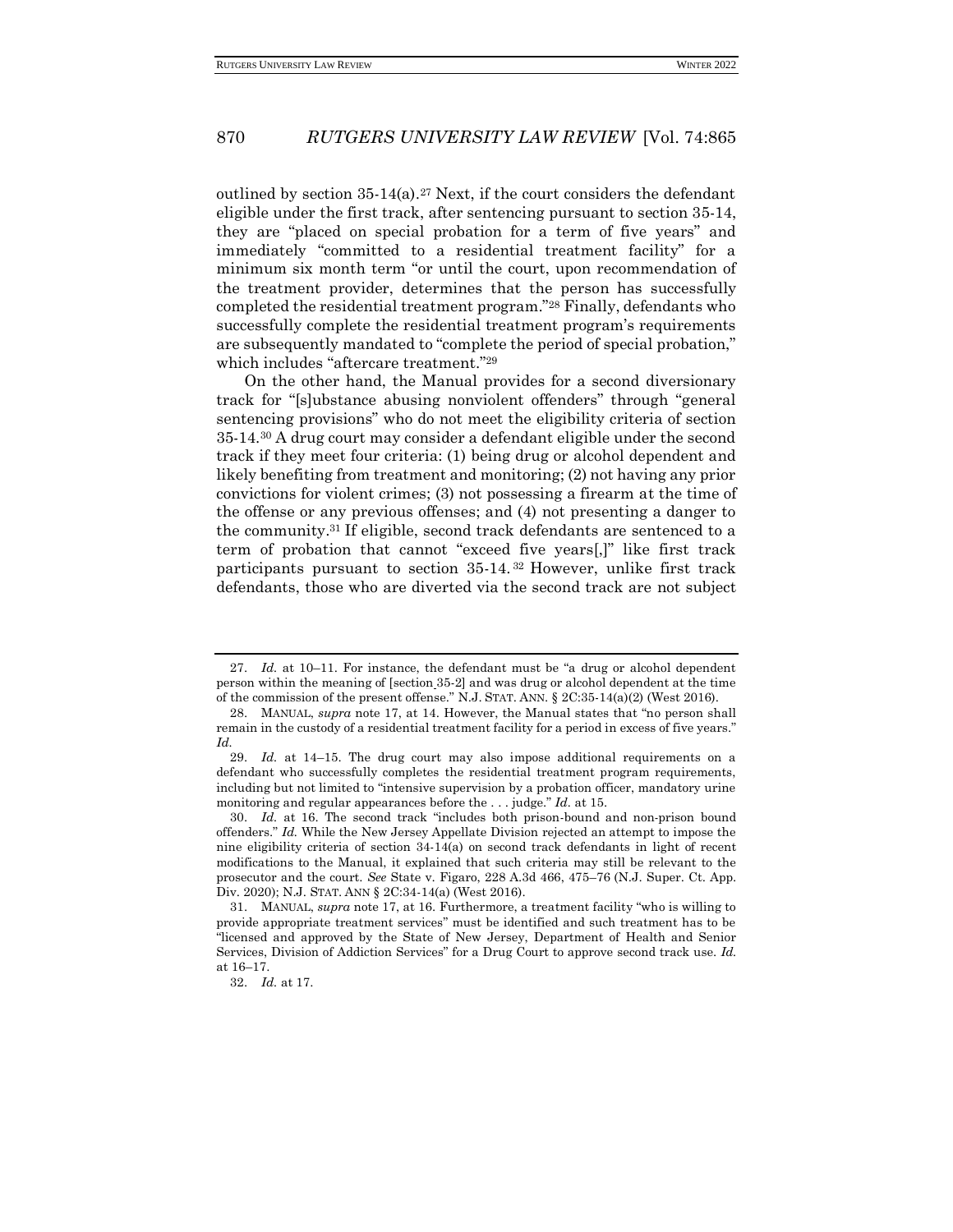to a specified term of statutorily-mandated probation and instead, the length of supervision rests with the drug court judge's discretion.<sup>33</sup>

Despite the Manual's seemingly clear two-track system, it did not take long for New Jersey courts to begin to challenge whether a second track actually existed and whether section 35-14 was the sole-means through which defendants could be diverted to drug court.

Three years after the New Jersey Administrative Office of the Courts promulgated the Manual, the New Jersey Appellate Division considered the Law Division's denial of a defendant's request for placement into Ocean County's Drug Court in *State v. Matthews*. <sup>34</sup> In *Matthews*, after a defendant pleaded guilty to several third-degree burglary and theft counts, he argued on appeal that his sentence, and denial of admission into the program, violated his plea agreement terms.<sup>35</sup> More specifically, the defendant argued that based on the two-track system created by the Manual, the Law Division was permitted to sentence him to drug court under the second track since he qualified for probation under section 45-1, a "general sentencing provision[]" as previously noted.<sup>36</sup> However, the Appellate Division ultimately rejected the defendant's argument and affirmed the Law Division.<sup>37</sup> In doing so, the court read section 35-14 in conjunction with section 45-1 and held that "when the express conditions enumerated in [section 35-14]—the specific statute—are extant, admission into special probation, i.e. a drug court program, is governed by [section 35-14]."<sup>38</sup> Furthermore, the court reasoned that the Manual serves as "a procedural tool for operational guidance for New Jersey judiciary staff" and "does not . . . give a sentencing judge the authority to disregard the constraints in [section 35-14]."<sup>39</sup>

As a result of *Matthews*, it appeared as if the Manual's delineation of a two-track system for defendants eligible for drug court in New Jersey did not hold much weight. Only the first track seemed to be of

<sup>33.</sup> *Id.* at 18. Additionally, unlike first track defendants, drug court judges have the option to terminate a second track defendant's probationary term early. *Id.*

<sup>34.</sup> 875 A.2d 1050, 1051–52 (N.J. Super. Ct. App. Div. 2005), *disapproved of by*, State v. Meyer, 930 A.2d 428 (N.J. 2007).

<sup>35.</sup> *Id.* at 1052.

<sup>36.</sup> *See id.* at 1053.

<sup>37.</sup> *Id.* at 1055–56.

<sup>38.</sup> *Id.* at 1054. The Appellate Division further opined that under a plain language reading of section 35-14, courts "must first consider [section 35-14]—and if sentencing is appropriate under that statute, the court then looks to [section 45-1] to determine if any additional conditions of probation may apply." *Id.* at 1055.

<sup>39.</sup> *Id.*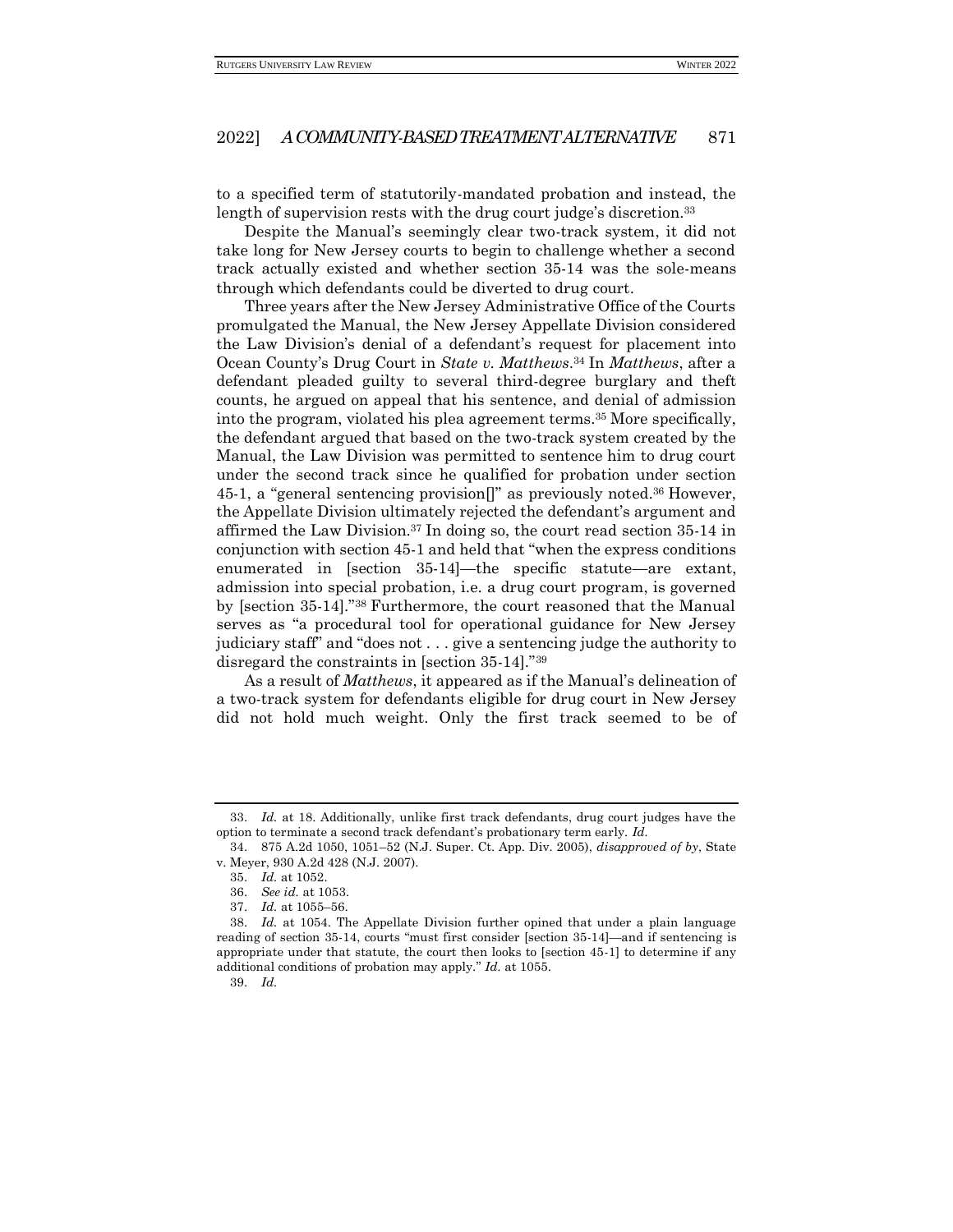importance. <sup>40</sup> However, in 2007, the New Jersey Supreme Court "specifically disapproved of" *Matthews* and set a clear precedent, establishing the Manual as "the governing document for drug courts."<sup>41</sup> In *State v. Meyer*, the New Jersey Supreme Court considered whether the Law Division's admission of a defendant into the Warren County Drug Court was proper, despite his ineligibility for "special probation" under the first track. <sup>42</sup> In doing so, the Supreme Court affirmed the Law Division, holding that based on the crimes charged, the defendant was eligible for drug court under the second track and that the point of section 35-14 "was not to establish a stand-alone court to handle drug cases."<sup>43</sup> Additionally, the *Meyer* court opined that just because "special probation" is not an option "does not relieve the trial court of its obligation to impose the appropriate conditions of probation, including in-patient or out-patient drug rehabilitation, pursuant to [section 45-1]."<sup>44</sup>

Having been established as the primary authority for drug court procedure in New Jersey, the Manual also sets forth how a drug court's treatment process takes place. Initially, defendants who wish to have their criminal cases diverted to drug court via the first track or second track "may make [an] application to the drug court program at any time following an arrest and up until the plea cutoff." <sup>45</sup> Then, the county prosecutor screens the defendant to determine whether they are legally eligible to participate in the drug court program.<sup>46</sup> If the defendant is legally eligible, the prosecutor will send a letter to the defense counsel as well as the court, and the defendant is subsequently screened by a substance abuse evaluator.<sup>47</sup> Next, if the substance abuse evaluator finds that the defendant is clinically eligible for drug court and sends their

<sup>40.</sup> *Cf.* Hunter et al., *supra* note 2, at 811 ("For several years after the *Matthews* opinion, drug courts were in disarray. Some drug court judges strictly followed *Matthews*, some found ways to distinguish it, and others just ignored the opinion.").

<sup>41.</sup> *Id.* at 813 (citing State v. Meyer, 930 A.2d 428, 435 (N.J. 2007)).

<sup>42.</sup> 930 A.2d 428, 424–25 (N.J. 2007). Although the defendant was indicted for a third-degree drug charge and fourth-degree shoplifting, the county prosecutor's office considered him ineligible for drug court under section 35-14 due to his prior third-degree convictions. *Id.* at 424.

<sup>43.</sup> *Id.* at 434, 437.

<sup>44.</sup> *Id.* at 437.

<sup>45.</sup> MANUAL, *supra* note 17, at 19. However, in 2013, section 35-14 was amended and two new sections were added "to require admission to the Drug Court program of otherwise eligible offenders regardless of whether they made a voluntary application." *Drug Courts*, *supra* note 1.

<sup>46.</sup> MANUAL, *supra* note 17, at 21.

<sup>47.</sup> *See id.* at 22. The substance abuse evaluator is tasked with ascertaining whether the defendant is clinically suitable for drug court, the proper kind of medical care for the defendant, and the most fitting treatment provider for the defendant's needs. *See id.* at 22–23.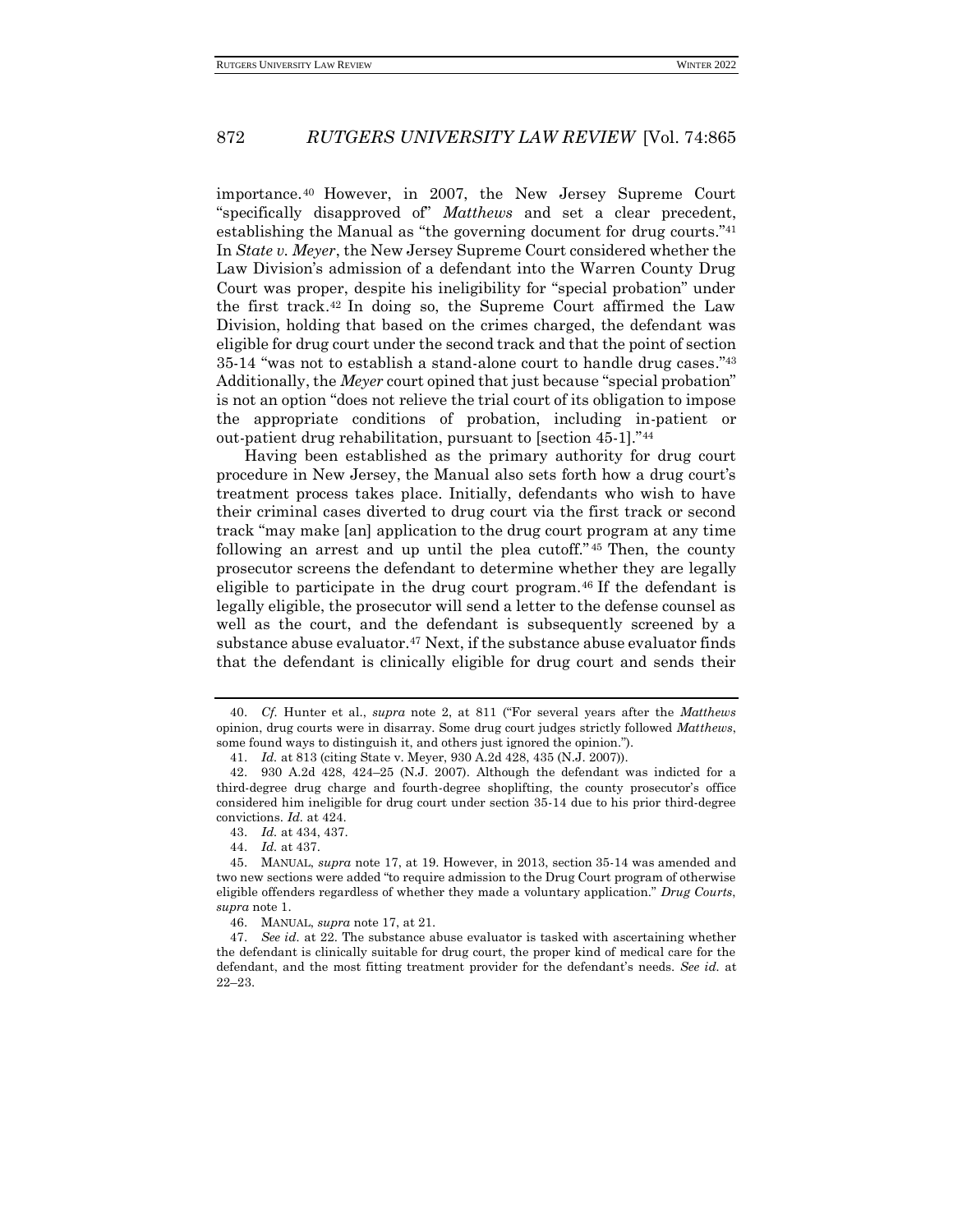written evaluation to the judge, prosecutor, and defense counsel, a plea deal will be offered to the defendant.<sup>48</sup> Finally, if the defendant pleads guilty to the offense charged, they sign a "Drug Court Participation Agreement" and "special bail conditions" can be imposed.<sup>49</sup> At that time, the drug court treatment process begins.

One key feature of New Jersey's drug court treatment process is its utilization of a "team approach." <sup>50</sup> The "team approach" holds case conferences on a weekly basis, before court proceedings, "to encourage shared decision making" and "provide the judge with information from a number of sources" as to the participant's progress in the program.<sup>51</sup> The drug court team includes the drug court judge, program coordinator, prosecutor, public defender, substance abuse evaluator, probation supervisor and officers, team leader, investigator, judiciary clerk, and treatment provider representatives. <sup>52</sup> However, despite the "team approach," the "judge is the final decision maker."<sup>53</sup> In fact, unlike other probationary terms, drug court is unique since drug court judges are known for their "continuing oversight and personal involvement . . . in the treatment process."<sup>54</sup>

Another important feature of the drug court treatment process in New Jersey is its intensity.<sup>55</sup> The Manual describes New Jersey's drug court program as "rigorous, requiring intensive supervision based on frequent drug testing and court appearances." <sup>56</sup> As drug court participants progress through the program's four stages, hoping to complete or "graduat[e]" from the program, each stage encompasses "various levels and degrees of substance abuse treatment and probationary supervision."<sup>57</sup> Furthermore, drug courts can use several

<sup>48.</sup> *Id.* at 23. The plea offer "identifies drug court participation as an alternative sentence." *Id.*

<sup>49.</sup> *Id.* at 24. The "Drug Court Participation Agreement . . . delineates the rules and responsibilities of those subject to drug court supervision." *Id.* Furthermore, "special bail conditions" may include "weekly drug court appearances, regular reporting to a substance abuse evaluator (or other drug court representative), random urine monitoring, . . . and attendance at 12 step meetings." *Id.* at 24–25.

<sup>50.</sup> *See id.* at 28.

<sup>51.</sup> *See id.* The weekly meetings feature discussions concerning the program's acceptance, plan, and phases, levels of supervision, drug testing frequency, sobriety impediments, sanction/incentive systems, graduation/expulsion, and discharge plans. *Id.*

<sup>52.</sup> *Id.* at 28–29.

<sup>53.</sup> *Id.* at 29. The judge is in charge of the "team of court staff, attorneys, probation officers, substance abuse evaluators, and treatment counselors" who work to "support and monitor a participant's recovery." *Id.* at 3.

<sup>54.</sup> *Id.*

<sup>55.</sup> *See id.*

<sup>56.</sup> *Id.*

<sup>57.</sup> *Id.* at 35, 46.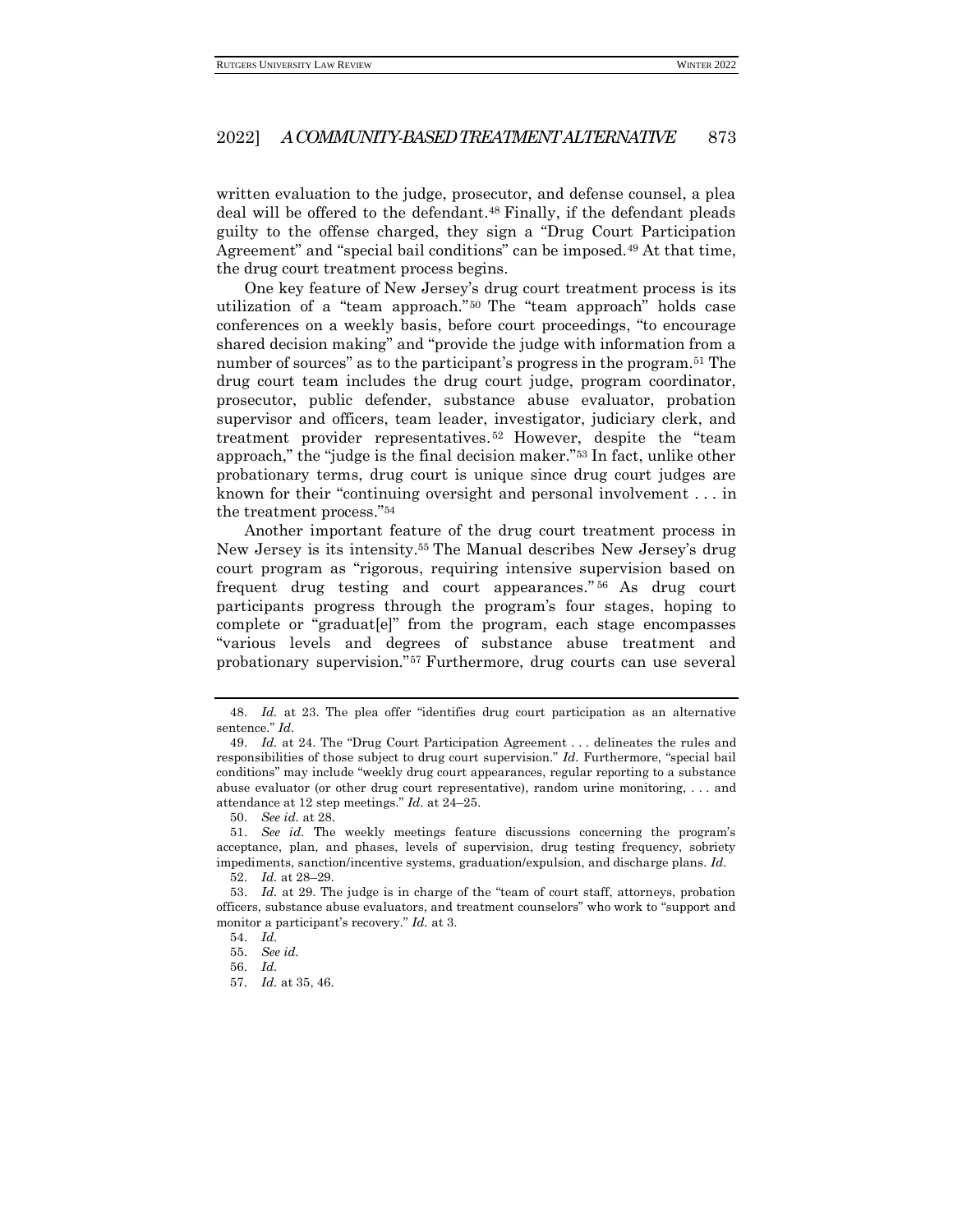kinds of sanctions "to address any noncompliance." <sup>58</sup> After having consulted with the drug court team, drug court judges can use their discretion to impose sanctions for a number of infractions.<sup>59</sup> Sanctions can be minor, such as essay writing and verbal chastisement, or serious, including house arrest and periods of incarceration in county jail.<sup>60</sup> Additionally, section 35-14 imposes its own "specific responses" for "violations of special probation."<sup>61</sup> First track drug court participants who violate "any term or condition of the special probation" or "any requirements of the course of treatment" may have their "special probation" permanently revoked by the drug court upon their first violation. <sup>62</sup> Second-time violations of the terms or conditions of the "special probation" or treatment requirements require drug courts to permanently revoke a first track drug court participant's "special probation."<sup>63</sup>

## <span id="page-9-0"></span>III. THE LIMITATIONS OF NEW JERSEY'S CURRENT, COUNTY-BASED DRUG COURT STRUCTURE IN RECOGNIZING AND TREATING DRUG ADDICTION

While New Jersey's drug court system might appear to be a plausible solution to rectify the damage caused by the CDRA and treat those who suffer from drug addiction, both structural and collateral problems have impeded its progress. Due to the lack of leniency for violations in section 35-14 and a New Jersey Appellate Division decision that was affirmed by the New Jersey Supreme Court, 64 first track drug court participants, who often require multiple attempts before being successfully treated, face harsh consequences. Furthermore, drug court judges, who oversee the treatment process, wield immense power that can lead to more harm than good in treating drug court participants' addictions. Finally, drug court participants face great stigma and hardship during the course of and after the conclusion of the drug court treatment process.

<sup>58.</sup> *Id.* at 35.

<sup>59.</sup> *Id.* at 44. Behavior that warrants sanctions includes, but is not limited to, being late to a drug court session, unexcused absences at treatment, and failure to provide requested urinary samples. *Id.*

<sup>60.</sup> *See id.* at 45–46.

<sup>61.</sup> *Id.* at 62.

<sup>62.</sup> N.J. STAT. ANN. § 2C:35-14(f)(1) (West 2016).

<sup>63.</sup> N.J. STAT. ANN.  $\S 2C:35-14(f)(2)$  (West 2016). However, there is an exception if the drug court determines that "there is a substantial likelihood that the person will successfully complete the treatment program if permitted to continue on special probation." *Id.*

<sup>64.</sup> State v. Bishop, 60 A.3d 806 (N.J. Super. Ct. App. Div. 2013), *aff'd*, 123 A.3d 729 (N.J. 2015).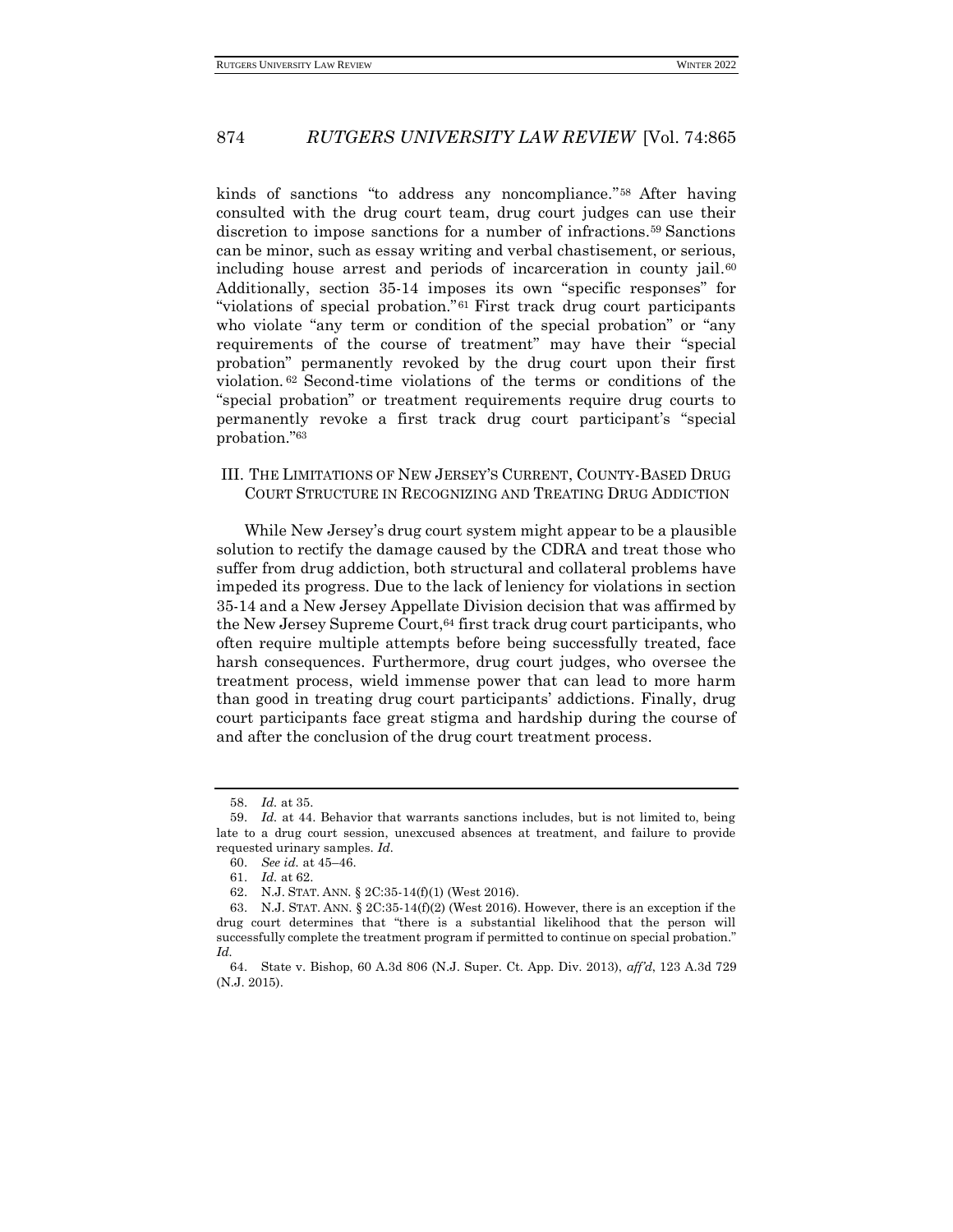#### <span id="page-10-0"></span>*A. The* Bishop *Problem and Denial of Addiction Treatment Services*

As previously mentioned, New Jersey's drug courts can levy several kinds of sanctions for non-compliance, including periods of incarceration.<sup>65</sup> Additionally, the first track maintains its own system of responses for special probation violations that can result in permanent revocation from the program without much room for error. <sup>66</sup> While championed as a beacon for addiction treatment, New Jersey's drug court system is ultimately just another form of punishment that ignores the realities of drug addiction.<sup>67</sup>

If the drug court revokes a first track drug court participant's special probation, the penalties can be severe. In fact, if first track program revocation occurs, the drug court "shall impose any sentence that might have been imposed, or that would have been required to be imposed, originally for the offense for which the person was convicted or adjudicated delinquent." <sup>68</sup> Such unyielding consequences, permitted under section 35-14, were directly challenged in 2013.<sup>69</sup> As a result, the Appellate Division was confronted with the question of whether the statutory provision constituted "an abuse of discretion" and violation of sentencing principles espoused in prior New Jersey probation case law.<sup>70</sup>

In *State v. Bishop*, after two "defendants pled guilty to possession with intent to distribute heroin within one thousand feet of school property," the prosecutor consented to allowing the defendants to be admitted to drug court under the first track since they were eligible candidates. <sup>71</sup> While the defendants' plea agreements included the "special probation" term, they "also provided for an 'alternate sentence' of seven years imprisonment with a forty-two-month parole disqualifier." <sup>72</sup> After the defendants served part of their first track sentences, they later violated the terms of their "special probation" and

<sup>65.</sup> *See supra* notes 59–60 and accompanying text.

<sup>66.</sup> *See supra* notes 61–63 and accompanying text.

<sup>67.</sup> *See* Hunter et al., *supra* note 2, at 795. As Hunter et al. contend, "drug courts are certainly a form of punishment." *Id.* at 818. Furthermore, "[d]rug court is a criminal sentence and is therefore punitive." *Id.* at 819.

<sup>68.</sup> N.J. STAT. ANN. § 2C:35-14(f)(4) (West 2016). Consequently, "[d]efendants who fail to complete their courses of treatment to the court's satisfaction are incarcerated because they were required to plead guilty to the drug offense as a condition of their initial acceptance into the program." Hunter et al., *supra* note 2, at 819.

<sup>69.</sup> *See* State v. Bishop, 60 A.3d 806, 809, 814 (N.J. Super. Ct. App. Div. 2013).

<sup>70.</sup> *See id.* at 809.

<sup>71.</sup> *See id.* at 808. Because of the defendants' prior drug convictions, they were subject to "mandatory extended terms, if requested by the prosecutor, pursuant to [section 43-6(f)]." *Id.*

<sup>72.</sup> *Id.*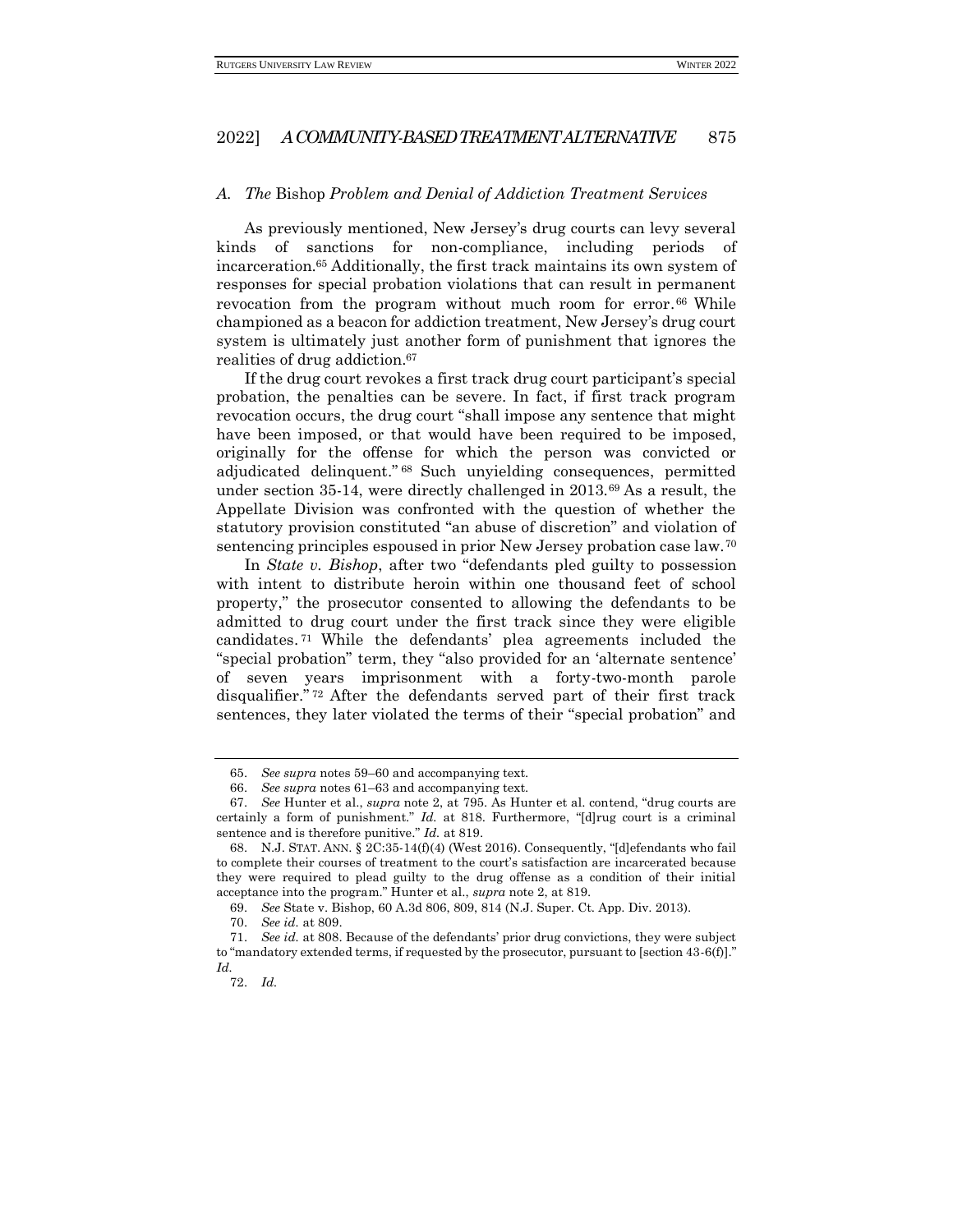both pled guilty to multiple, serious probation violations.<sup>73</sup> Subsequently, the prosecutor moved to impose the alternate sentences of seven years with forty-two-month parole disqualifiers on the defendants.<sup>74</sup>

While the defendants in *Bishop* did not contest the revocation of their special probation terms, they argued that the prosecutor waived the ability to pursue the alternate, extended term sentences by initially consenting to entry into drug court.<sup>75</sup> However, in its interpretation of section  $35-14(f)(4)$ , the Appellate Division concluded that the statutory provision "reflects legislative intent to provide a separate [violation of probation] resentencing regime for special probation" and "constitutes a marked departure from the regular probation standard." <sup>76</sup> The court based its decision on a plain language reading of the statutory provision as well as several other factors, including its acceptance of the New Jersey *Attorney General Guidelines*, which supported the notion that "the threat of the substantial sentence that would have been imposed originally" but for admittance to the drug court program is needed as leverage to "enable [d]rug [c]ourts to operate effectively." <sup>77</sup> Thus, the Appellate Division upheld the alternate sentence imposed by the Law Division.<sup>78</sup>

*Bishop*'s holding is especially troubling for those who struggle with drug addiction. Upon revocation for violations of special probation, first track drug court participants face periods of incarceration. <sup>79</sup> Additionally, participants who violate special probation could potentially face even more extensive penalties than what they would have been subjected to if convicted of the offense charged because of alternate sentence

<sup>73.</sup> *Id.* at 809.

<sup>74.</sup> *Id.* at 808–09. The Law Division imposed the alternate sentences requested by the prosecutor—with the exception of imposing a thirty-six-month parole disqualifier for one of the defendants instead of forty-two—and the defendants appealed. *Id.*

<sup>75.</sup> *Id.* at 809. As a result, the defendants believed the Law Division did not have the ability to impose the alternate sentences. *Id.* 

<sup>76.</sup> *Id.* at 814–15. The court noted the difference between the statutory provisions for regular probation and "special probation." *Id.* at 814. More specifically, the court opined that violations of regular probation pursuant to section 45-3(b) entitle courts to impose "any sentence that might have been imposed originally for the offense," while "special probation" violations under section  $35-14(f)(4)$  allow courts to "impose any sentence that might have been imposed, or *that would have been required to be imposed, originally* for the offense." *Id.* (emphasis omitted).

<sup>77.</sup> *Id.* at 815–16.

<sup>78.</sup> *Id.* at 818. The New Jersey Supreme Court later affirmed the Appellate Court's decision, ensuring that the consequences prescribed by section 35-14 are controlling. *See* State v. Bishop, 123 A.3d 729 (N.J. 2015).

<sup>79.</sup> *See* N.J. STAT. ANN. § 2C:35-14(f)(4) (West 2016).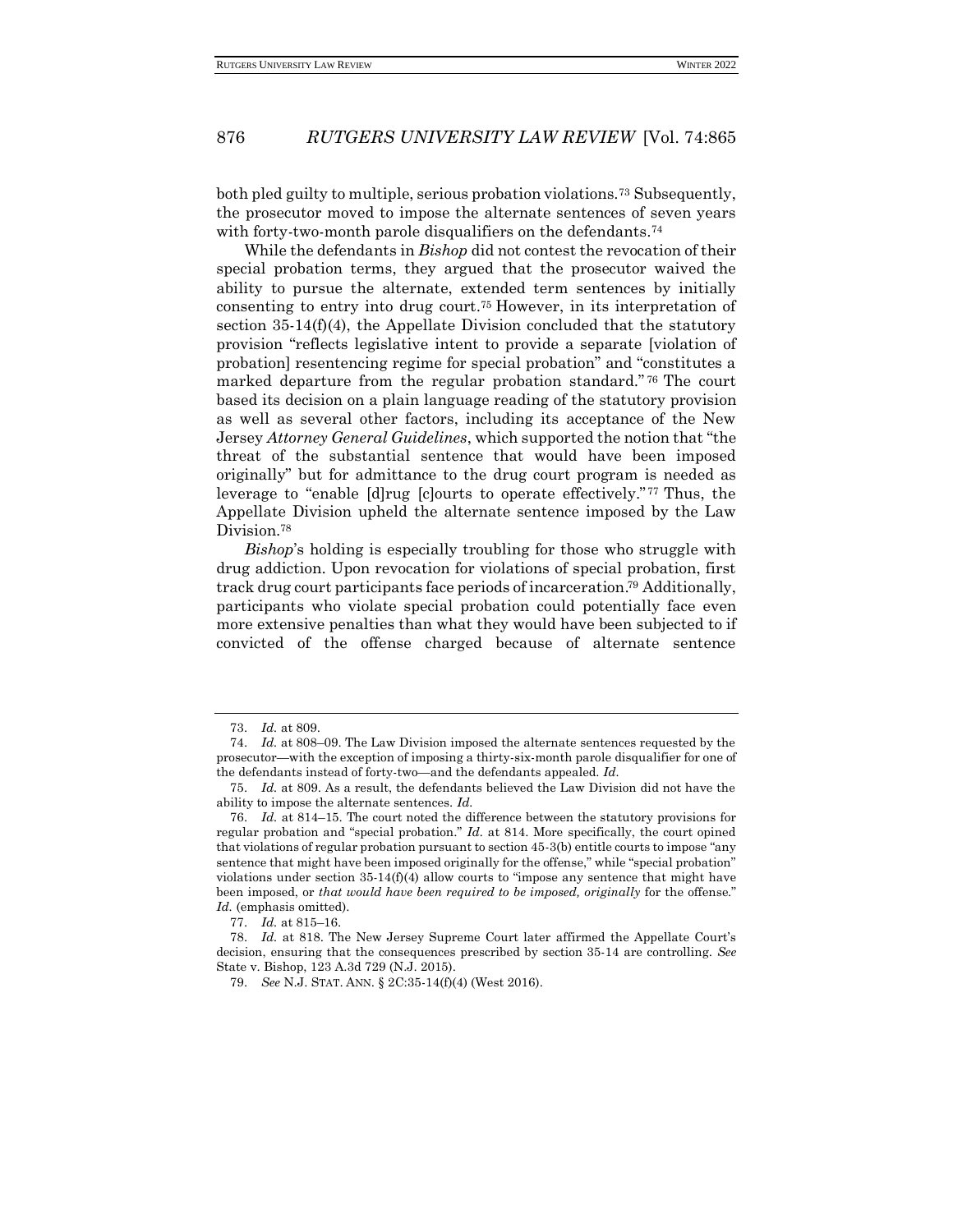requirements that may be included within plea agreements. 80 Furthermore, special probation program violations are likely since "[i]t has long been known that addictive disorders are chronic and relapsing in nature."<sup>81</sup> One National Institutes of Health study gathered data over a one-year period from 878 patients who were admitted to a "Yale University-affiliated addiction treatment facility in the New Haven, Connecticut<sup>[]</sup> area" to assess the number of patients who remained abstinent upon discharge.<sup>82</sup> Based on urine screening and patient and clinician reports, "less than 25% of primary marijuana- and cocainedependent patients were abstinent at discharge."<sup>83</sup> Also, "less than 35% were abstinent from alcohol and opiates."<sup>84</sup> Therefore, because of the overly punitive framework underlying New Jersey's drug court system and the high likelihood of relapse for participants admitted to drug court treatment programs, New Jersey ultimately fails to divert drug offenders from incarceration and deliver drug treatment to those who require it.

#### <span id="page-12-0"></span>*B. The Unchecked Power and Influence of Drug Court Judges*

As noted above, a universal feature of New Jersey's drug court system is the continuous oversight, personal involvement, and final decisionmaking power of drug court judges.<sup>85</sup> Judges retain the "authority to set the terms of treatment" in addition to "regulating it," establishing drug courts as "the focal point of the treatment process," rather than treatment centers.<sup>86</sup> Ultimately, while this structure "is praised by [d]rug

<sup>80.</sup> *See, e.g.*, State v. Bishop, 60 A.3d 806 (N.J. Super. Ct. App. Div. 2013), *aff'd*, 123 A.3d 729 (N.J. 2015).

<sup>81.</sup> Rajita Sinha, *New Findings on Biological Factors Predicting Addiction Relapse Vulnerability*, 13 CURRENT PSYCHIATRY REPORTS 398, 398 (2011). In fact, despite U.S. Food and Drug Administration approved treatments for various kinds of substance addictions, "more than two thirds of individuals are known to relapse after initiating treatment for substance use disorders." *Id.* Clinical treatment studies indicate that such relapses can occur within weeks to months after beginning treatment. *Id.* Several studies demonstrate that relapse rates can be "as high as 65% to 70% in the 90-day period following treatment." *Id.* at 402.

<sup>82.</sup> *Id.* at 398. While at the treatment facility, patients underwent "empirically based behavioral and pharmacologic therapies." *Id.* at 399.

<sup>83.</sup> *Id.*

<sup>84.</sup> *Id.*

<sup>85.</sup> *See supra* notes 53–54 and accompanying text. Drug courts are unique as a result of "the judge's role as personal, hands-on supervisor of individual defendants." Eric J. Miller, *Embracing Addiction: Drug Courts and the False Promise of Judicial Interventionism*, 65 OHIO ST. L.J. 1479, 1491 (2004).

<sup>86.</sup> Miller, *supra* note 85, at 1492; *see also* JENNIFER MURPHY, ILLNESS OR DEVIANCE? DRUG COURTS, DRUG TREATMENT, AND THE AMBIGUITY OF ADDICTION 68 (2015) ("The drug court model puts judges in charge of both the client's treatment plan and his or her criminal record.").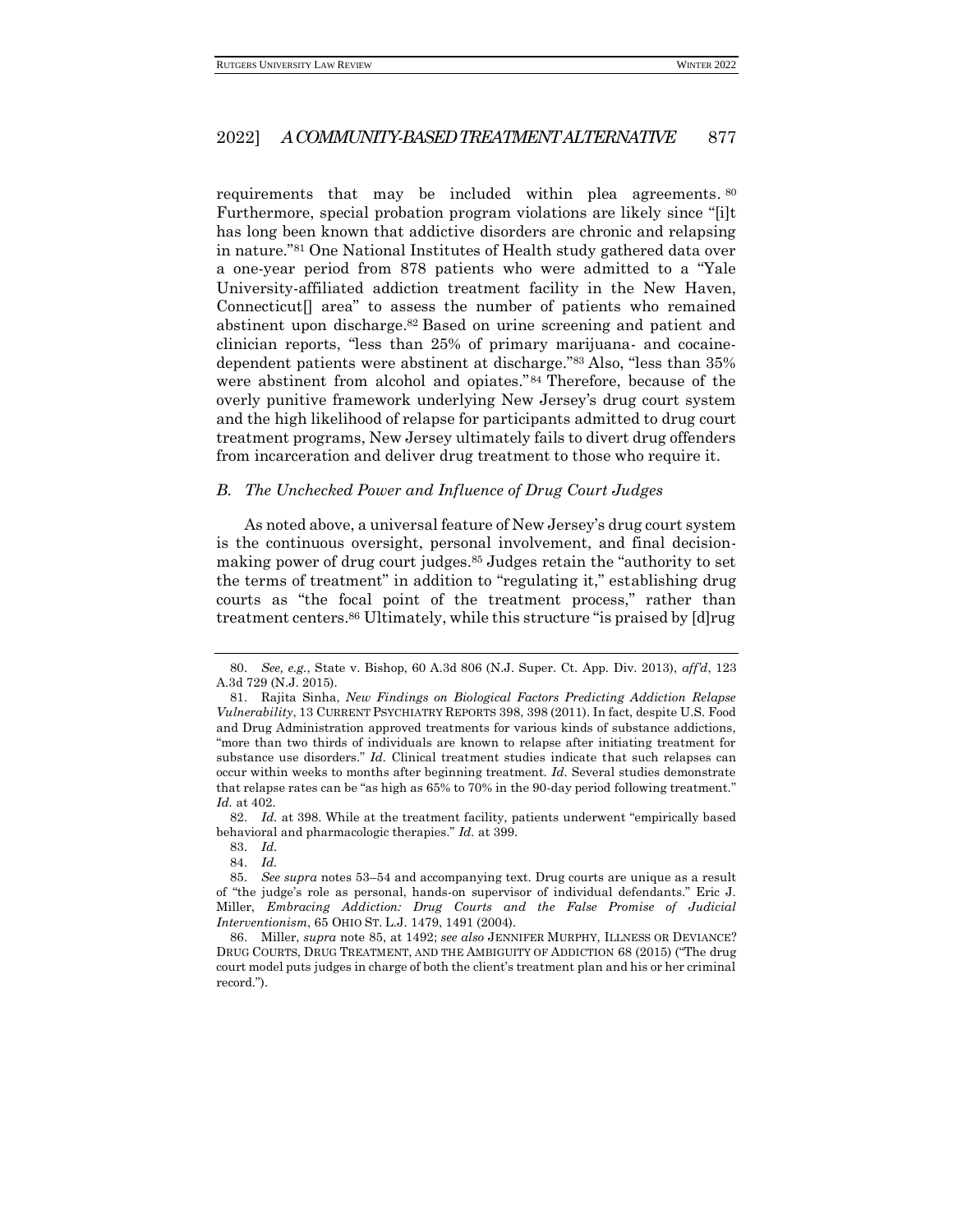[c]ourt proponents,"<sup>87</sup> it creates problems with delivering much-needed drug treatment for a multitude of reasons.

Positioning the drug court judge as the overseer and final arbiter of the treatment process is problematic since it blurs roles and conflates drug treatment with sanctions and punishment.<sup>88</sup> The centralized focus and relationship between drug court judges and participants is based on the notion that "drug court judges . . . are better able to promote therapeutic goals by gaining a particular and personal knowledge of each offender." <sup>89</sup> These goals are justified by a theory of "therapeutic jurisprudence," a criminal justice approach that acknowledges the potential impact the criminal justice system can have on an offender's "psychological and emotional well-being."<sup>90</sup> However, a sole reliance on therapeutic jurisprudence fails to consider the full extent of consequences that stem from placing judges in "overlapping legal and clinical roles."<sup>91</sup>

Since the "labeling and management of addiction" occurs in court under the direction of the drug court judge, disentangling treatment from other aspects of the program can be an arduous task.<sup>92</sup> Furthermore, behaviors constituting addiction can mistakenly encompass "a broader range of behaviors than just drug use."<sup>93</sup> Consequently, the drug court system muddles the question of when punishment is necessary "by permitting the re-characterization of punishment as treatment appropriate for curing the addict."<sup>94</sup> Although drug court judges might justify the imposition of sanctions as "therapeutic treatment and training" and not actual forms of punishment, it is not clear whether such sanctions, including but not limited to essay writing and/or periods of incarceration, possess any real, clinical benefits.<sup>95</sup> Thus, as a result of their reliance on the therapeutic jurisprudence, New Jersey drug courts embrace a system in which clinically proven treatment services are withheld from drug court participants and substituted for forms of punishment disguised as treatment by judges who have essentially

91. MURPHY, *supra* note 86, at 57–59.

<sup>87.</sup> Micah R. Herskind, New Jersey's Drug Courts: Carceral Expansion in the Name of Rehabilitation 63 (May 15, 2018) (unpublished manuscript) (on file with Princeton University).

<sup>88.</sup> *See* Miller, *supra* note 85, at 1572.

<sup>89.</sup> *Id.* at 1494. Drug court judges are tasked with creating "flexible, individuated, responsive interaction" with participants to treat addiction. *Id.*

<sup>90.</sup> Hunter et al., *supra* note 2, at 824; *see also* MURPHY, *supra* note 86, at 69.

<sup>92.</sup> *Id.* at 59.

<sup>93.</sup> *Id.* at 90. In an analysis of one U.S. city's drug court program, "[a]ddiction was openly discussed in the courtroom as a problem of the drug 'lifestyle.'" *Id.*

<sup>94.</sup> Miller, *supra* note 85, at 1572. Oftentimes, it is not clear whether drug court judges impose sanctions for "punitive or clinical reasons." MURPHY, *supra* note 86, at 152.

<sup>95.</sup> Miller, *supra* note 85, at 1502; *see also* MURPHY, *supra* note 86, at 152, 157.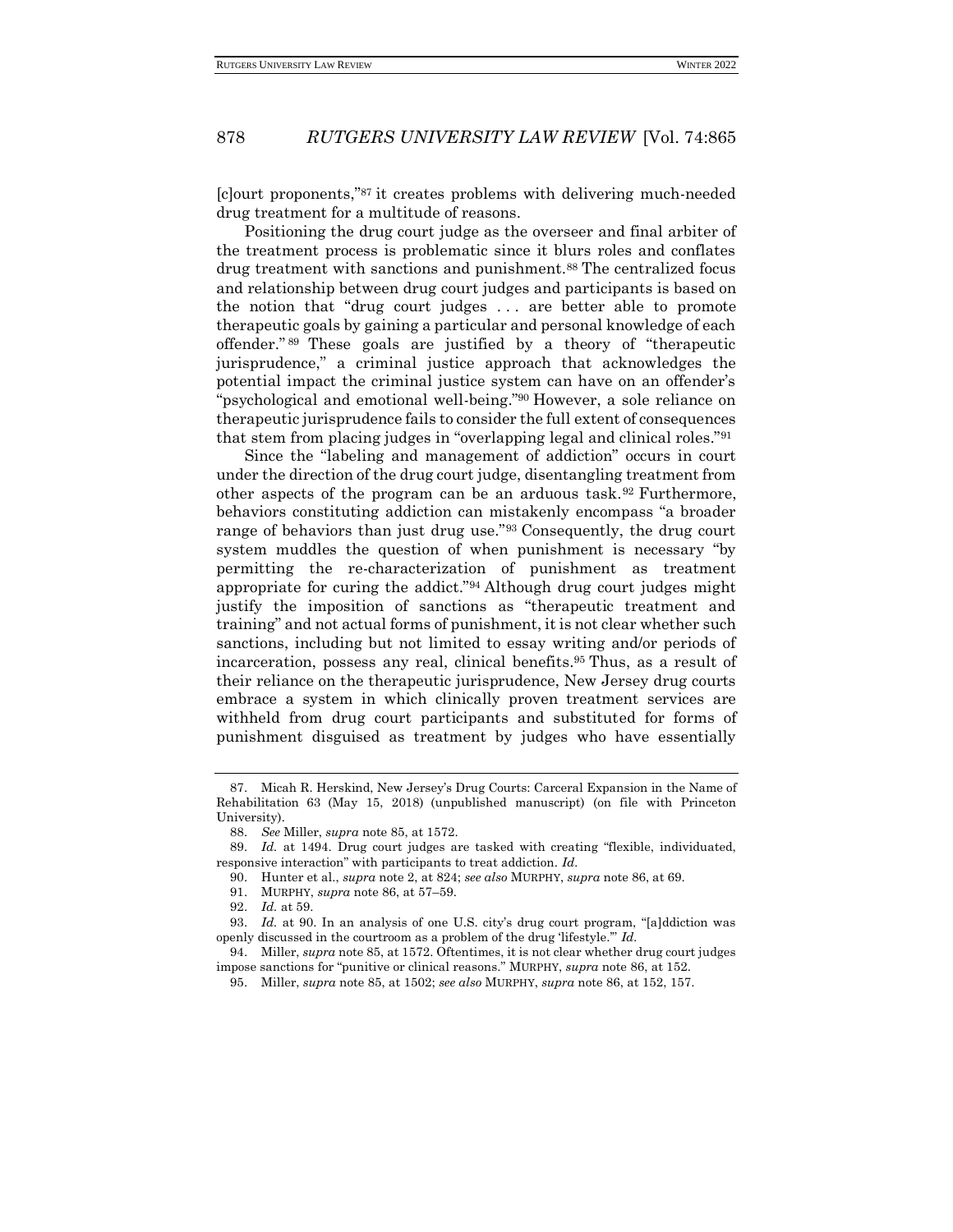"transform[ed] [the] process into a deeply invasive and incapacitating form of supervision based primarily upon the offender's consent."<sup>96</sup>

The position of power and influence held by drug court judges also negatively impacts program participants since judges may unconsciously succumb to "additional extralegal factors" when considering consequences for drug court program violations and failures. <sup>97</sup> As mentioned above, an integral feature of the New Jersey drug court system includes weekly meetings where the drug court team provides the judge with information concerning the participant's progress.<sup>98</sup> However, drug court judges "may hold biases against defendants based on information collected during the normal course of drug court operations."<sup>99</sup> Such biases, in turn, can "negatively impact the defendant at sentencing."<sup>100</sup> In fact, a study of sentencing patterns for those "who were unsuccessful in an adult felony drug court" revealed that drug court "sentencing disparities . . . based on a legally irrelevant factor," the unconscious bias of drug court judges directly involved in the program, do exist.<sup>101</sup> Thus, rather than prioritizing the delivery of treatment to drug court participants, New Jersey drug court judges are susceptible to implicit bias and might instead focus on setting an example through punishment when participants violate program requirements.

Finally, the unchecked power wielded by New Jersey's drug court judges is unjustified considering the structural realities of the drug court system. An evaluation of successful drug court practice criteria ascertained that the Essex County Drug Court failed to comply with several top ten practices.<sup>102</sup> More specifically, the study uncovered that the Essex County Drug Court "fail[ed] to maintain a caseload of less than

<sup>96.</sup> Miller, *supra* note 85, at 1575.

<sup>97.</sup> *See* Benjamin R. Gibbs, *Sentencing Drug Court Failures: Judicial Considerations with Increased Offender Information*, 31 CRIM. JUST. POL'Y REV. 237, 240 (2020).

<sup>98.</sup> *See supra* note 51 and accompanying text. These meetings serve to "provide judges with greater information and understanding of offenders and their life circumstances." *See*  Gibbs, *supra* note 97, at 238.

<sup>99.</sup> Gibbs, *supra* note 97, at 238. These biases result from the fact that drug court judges "maintain access to offense and offender characteristics . . . but also possess greater amounts of legitimate and illegitimate offender information" than non-drug court adjudications. *Id.* at 240.

<sup>100.</sup> *Id.*

<sup>101.</sup> *Id.* at 245, 256. The study was based on the sentencing outcomes of 320 drug court participants who failed out of the program. *Id.* at 239.

<sup>102.</sup> *See* Donna K. Axel & David M. Rosen, *Putting Two Drug Courts to the Top Ten Test: Comparing Essex and Denver Drug Courts with "The Carey Team's" Best Practices*, 47 VAL. U.L. REV. 839, 840, 854, 857 (2013). The study relied on ten criteria espoused by Shannon M. Carey et al. in their 2012 paper, *What Works? The Ten Key Components of Drug Court: Research-Based Best Practices*. *Id.* at 840.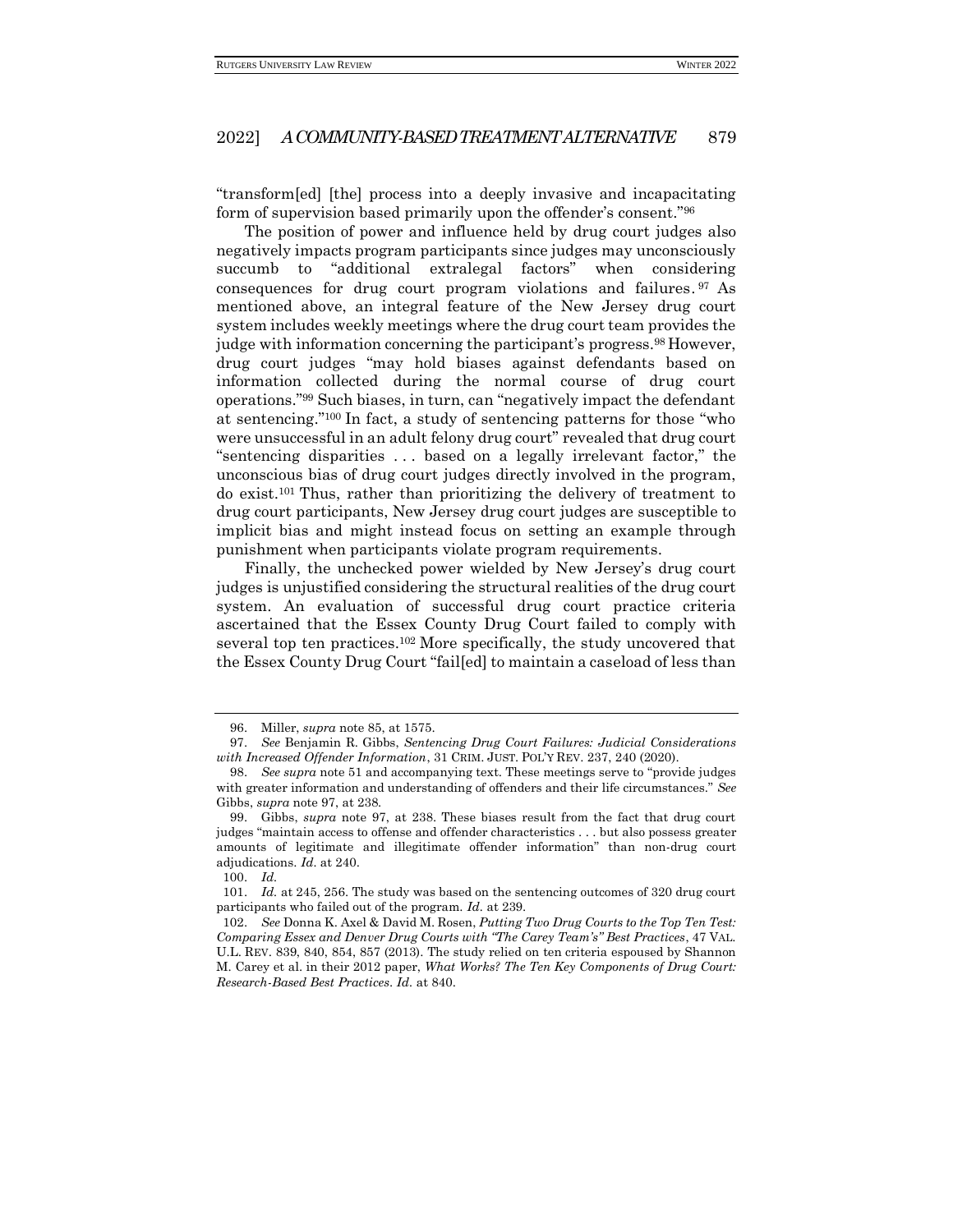125 participants per judge."<sup>103</sup> In addition, the study found that Essex County Drug Court judges did not meet the requirement of spending at least three minutes per drug court participant on average because the court does not collect time data.<sup>104</sup> However, due to Essex County's high caseload, it is likely they were not able to meet this requirement.<sup>105</sup> Both criteria are critical in terms of reducing recidivism and increasing cost savings.<sup>106</sup> Therefore, based on the strained resources of New Jersey's drug court system, it is unlikely that participants are receiving the full extent of treatment services they need to overcome addiction. As a result, drug court judges lack valid support as to why they should retain the control they currently have in the drug treatment process.

#### <span id="page-15-0"></span>*C. Stigma and Adversity During and After Drug Court*

A crucial, yet unintended consequence of New Jersey's drug court system is the great deal of stigma that follows participants from the moment they enter the treatment program and beyond graduation.<sup>107</sup> "Drug addiction is one of the most scrutinized and stigmatized psychiatric conditions in society . . . and can have harmful effects on the functioning and social exclusion of people with addiction."<sup>108</sup> However, such stigma initially attaches to drug court participants because they are forced to plead guilty to a criminal offense to receive necessary treatment, not because of their addictions.<sup>109</sup> Subsequently, after being convicted of the criminal offense charged and admitted to drug court, participants are confronted with added stigma due to the manner in which drug courts frame addiction. <sup>110</sup> Since drug courts conceptualize addiction as a treatable disease, and because addiction in and of itself is greatly stigmatized, drug courts essentially double the amount stigma that

<sup>103.</sup> *Id.* at 854. Alarmingly, one Essex County Drug Court judge dealt with over 500 drug court participants simultaneously. *Id.* at 858.

<sup>104.</sup> *Id.* at 857. The Essex County Drug Court does not collect data regarding the exact amount of time a drug court judge spends with each participant. *Id.* at 860.

<sup>105.</sup> *Id.*

<sup>106.</sup> *See id.* at 858, 860.

<sup>107.</sup> *See* MURPHY, *supra* note 86, at 151, 166–67.

<sup>108.</sup> Colleen M. Berryessa & William L. D. Krenzer, *The Stigma of Addiction and Effects on Community Perceptions of Procedural Justice in Drug Treatment Courts*, 50 J. DRUG ISSUES 303, 304 (2020).

<sup>109.</sup> *See* MURPHY, *supra* note 86, at 151; Herskind, *supra* note 87, at 64 ("In order to even enter Drug Court, one must be willing to permanently brand oneself with a guilty plea.").

<sup>110.</sup> *See* MURPHY, *supra* note 86, at 151.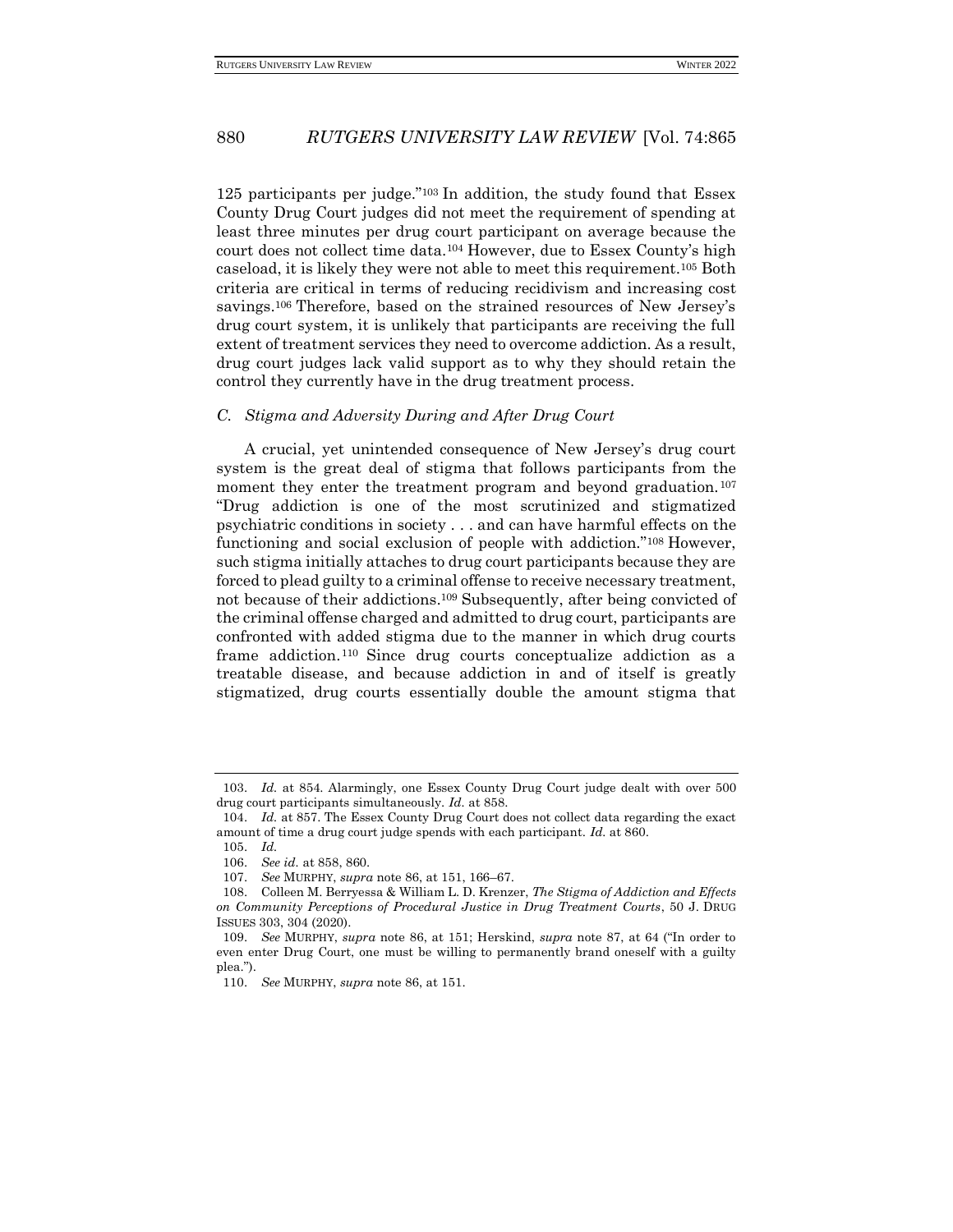participants already face as convicted criminals.<sup>111</sup> As a result of the compounded stigma imposed on drug court participants, they are left with "discredited identities" that they have "to carry indefinitely."<sup>112</sup>

Aside from associated stigma, New Jersey's drug court system carries with it a great deal of day-to-day hardship for participants.<sup>113</sup> According to a 1998 Class of Leadership New Jersey Report titled *Drug Courts in New Jersey: Past, Present and Future*, drug court participants, at a minimum each week, must attend one or more therapy/counseling sessions, attend one to three twelve-step meetings, report to their probation officer, and submit to one or more random urine tests. 114 Furthermore, participants are required to simultaneously seek and maintain employment, register with an educational institution, and, if needed, care for dependents. <sup>115</sup> In addition, New Jersey's drug court system imposes significant financial burdens on program participants.<sup>116</sup> Lastly, there is a lack of vocational training in New Jersey's drug court system, which places drug court participants at a disadvantage.<sup>117</sup> Even if drug court programs can find job placements for participants, they often consist of "manual labor or custodial position[s]."<sup>118</sup> Thus, because of the many hardships and challenges required, as well as disadvantages placed on participants' future prospects, New Jersey's drug court system is not the most efficient nor the most effective means for treating those who suffer from addiction.

<sup>111.</sup> *Id.* Drug court participants are "stigmatized twice: first, in the courtroom, where they were labeled criminals because they had to plead guilty to the charges against them . . . and second, in the drug treatment program, where they were labeled as diseased." *Id.*

<sup>112.</sup> *Id.*

<sup>113.</sup> *See* Herskind, *supra* note 87, at 68–69. "Drug Courts are designed to pose a routine burden on participants' time, even through the last, least restrictive phase." *Id.* at 70.

<sup>114.</sup> *See id.* at 28, 69.

<sup>115.</sup> *Id.* at 69. Such tasks can be quite cumbersome due to the difficulty of trying to balance "a full-time job with [several,] frequent court appointments." *See* MURPHY, *supra* note 86, at 86.

<sup>116.</sup> Herskind, *supra* note 87, at 70. According to February 2018 New Jersey drug court data provided by the Administrative Office of the Courts, "the 5,252 graduates since 2002 have collectively paid \$12.82 million in fees; on average, graduates pay nearly \$2,500 to complete the program." *Id.* at 71.

<sup>117.</sup> Karen Williams et al., *Examining a Drug Court Treatment Program in New Jersey: A Perspective from the Field*, 29 ALCOHOLISM TREATMENT Q. 85, 89 (2011).

<sup>118.</sup> *Id.* The authors based their findings on interviews and assessments of thirty-three participants in a New Jersey drug court program. *Id.* at 87.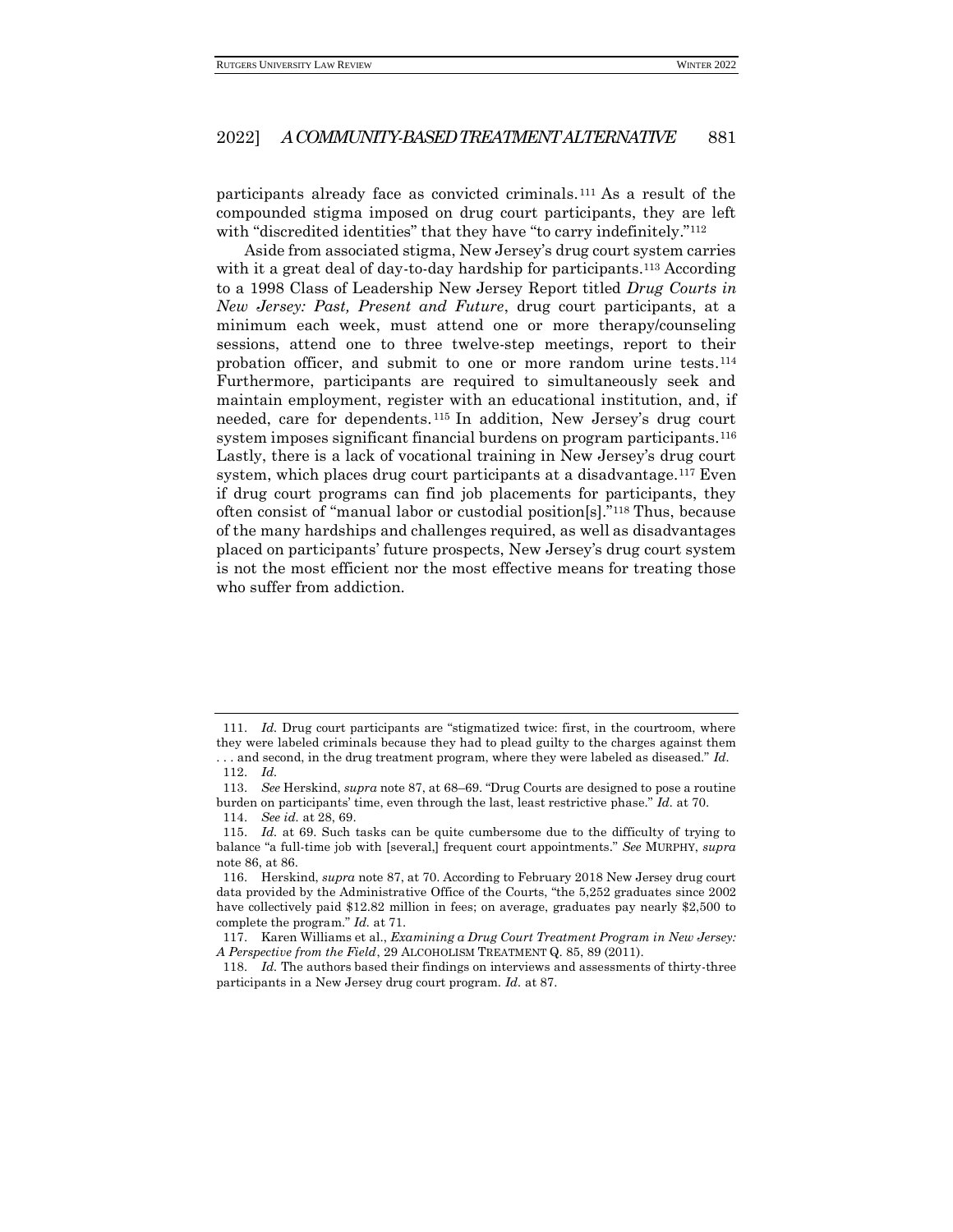## <span id="page-17-0"></span>IV. WHY COMMUNITY, MUNICIPAL, AND LOCAL-LEVEL ALTERNATIVES ARE BEST SUITED TO DELIVER MUCH-NEEDED RESOURCES TO DRUG **OFFENDERS**

Although New Jersey's drug court system ultimately falls short of accomplishing its goals—diverting drug offenders from incarceration and providing treatment services to those who are battling addiction—promising alternatives exist at community, municipal, and local levels throughout the state. While they may be in their infancy stages, these programs, like their counterparts in other states, demonstrate great efficacy for achieving what New Jersey's drug courts attempted but failed to do. If implemented throughout New Jersey's twenty-one counties, these cost-effective programs could recognize and treat addiction in its early stages as well as foster support for long term recovery, all while completely side-stepping the drug court system.

## <span id="page-17-1"></span>*A. The Community, Municipal, and Local-Level Alternatives to New Jersey's Current, County-Based Drug Court Structure*

While numerous community, municipal, and local-level substitutes for New Jersey drug courts exist in localities throughout the state, the scope of this paper is limited to novel programs in Gloucester County. Gloucester County, New Jersey, has recently unveiled two, cutting-edge alternatives to New Jersey's drug court system that show boundless potential for diverting and delivering treatment services to addicts.<sup>119</sup> These programs, both of which are completely voluntary, are intended to assist township residents by connecting them to local addiction treatment services.<sup>120</sup> Also, both programs are currently available in Washington Township, Deptford, Woodbury, and Monroe, New Jersey.<sup>121</sup>

<sup>119.</sup> *See* Matt Gray, *Gloucester County Unveils 2 Programs to Help Residents Battling Addiction*, NJ.COM (Aug. 25, 2020, 2:16 PM), https://www.nj.com/gloucester-county/2020/ 08/gloucester-county-unveils-2-programs-to-help-residents-battling-addiction.html [hereinafter *Gloucester County Unveils*].

<sup>120.</sup> *See* Mackenzie Fitchett, *Washington Township Offers New Programs to Address Addiction*, SUN NEWSPAPERS (Sept. 9, 2020), https://thesunpapers.com/2020/09/09/ washington-township-offers-new-programs-to-address-addiction/. My Friends House Family Counseling, "an outpatient program for people struggling with addiction in Woodbury Heights that facilitates treatment through therapy, specialists and other programs," is one of the main treatment providers that has partnered with towns throughout Gloucester County to facilitate these new initiatives. *Id.* My Friends House is willing to speak with residents who desire addiction treatment free of charge. *Gloucester County Unveils*, *supra* note 119.

<sup>121.</sup> *See Gloucester County Unveils*, *supra* note 119; *see also* Matt Gray, *Straight to Treatment Addiction Recovery Service Now in 11 Gloucester County Towns*, NJ.COM (June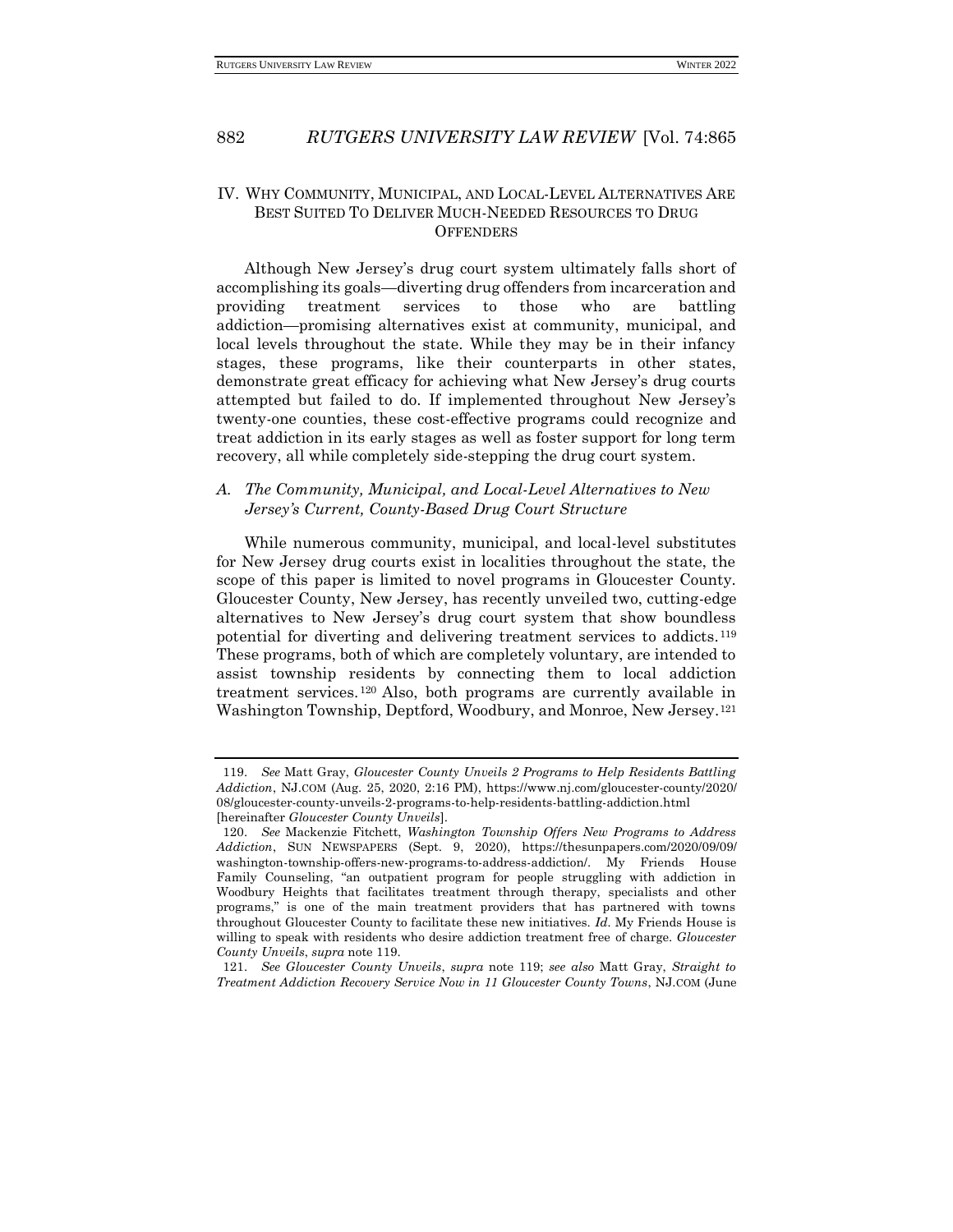The first of the two programs, "Road to Recovery," takes place in municipal courts throughout participating towns in Gloucester County and is designed for residents who have already been "arrested and sentenced for crimes related to their drug habit."<sup>122</sup> Road to Recovery participants are required to initially plead guilty to their charge, or charges, to begin the treatment process. <sup>123</sup> However, after pleading guilty, program participants can eventually have their sentences reduced or cleared altogether as long as they remain sober.<sup>124</sup> On the other hand, while the second program, "Straight to Treatment," delivers similar addiction treatment services, it holds greater promise than Road to Recovery since it is less punitive and completely bypasses the court system.<sup>125</sup>

"Straight to Treatment" enables individuals "to walk into a participating police department and explain that they need help battling an addiction." <sup>126</sup> Then, after completing application materials, participants immediately meet with a drug treatment provider who is present on certain days at the police station.<sup>127</sup> Straight to Treatment relies on and is facilitated by partnerships between the Gloucester County Prosecutor's Office and participating towns' police departments.<sup>128</sup> Local police officers in participating towns, who are at the forefront of the Straight to Treatment program, understand that they can no longer "arrest [their] way out" of drug addiction and must instead serve as "community caretakers."<sup>129</sup> Currently, drug treatment providers in Washington Township's Straight to Treatment program remain

<sup>14, 2021, 8:19</sup> AM), https://www.nj.com/gloucester-county/2021/06/straight-to-treatmentaddiction-recovery-service-now-in-11-gloucester-county-towns.html.

<sup>122.</sup> Fitchett, *supra* note 120. The ultimate goal of the "Road to Recovery" program is "to reduce recidivism [rates] by connecting addicted offenders with substance abuse recovery coaches, treatment providers, mental health support and other services." *Gloucester County Unveils*, *supra* note 119.

<sup>123.</sup> Fitchett, *supra* note 120. "This effort is similar to the drug court program offered in state Superior Court." *Gloucester County Unveils*, *supra* note 119.

<sup>124.</sup> Fitchett, *supra* note 120.

<sup>125.</sup> *See* Anne Forline, *Straight to Treatment Offers Addiction Recovery for Gloucester County Residents*, S. JERSEY OBSERVER (Oct. 17, 2020), https://www.southjersey observer.com/2020/10/17/straight-to-treatment-offers-addiction-recovery-for-gloucestercounty-residents/.

<sup>126.</sup> *Id.*

<sup>127.</sup> *Id.*; *Gloucester County Unveils*, *supra* note 119. While participants have to be residents of Gloucester County, help is still available to those who do not reside in Gloucester County. Fitchett, *supra* note 120.

<sup>128.</sup> Forline, *supra* note 125.

<sup>129.</sup> *See Gloucester County Unveils*, *supra* note 119. Organizers hope that those who suffer from substance use disorders will view "police departments . . . as partners in navigating what can be a confusing process." *Id.*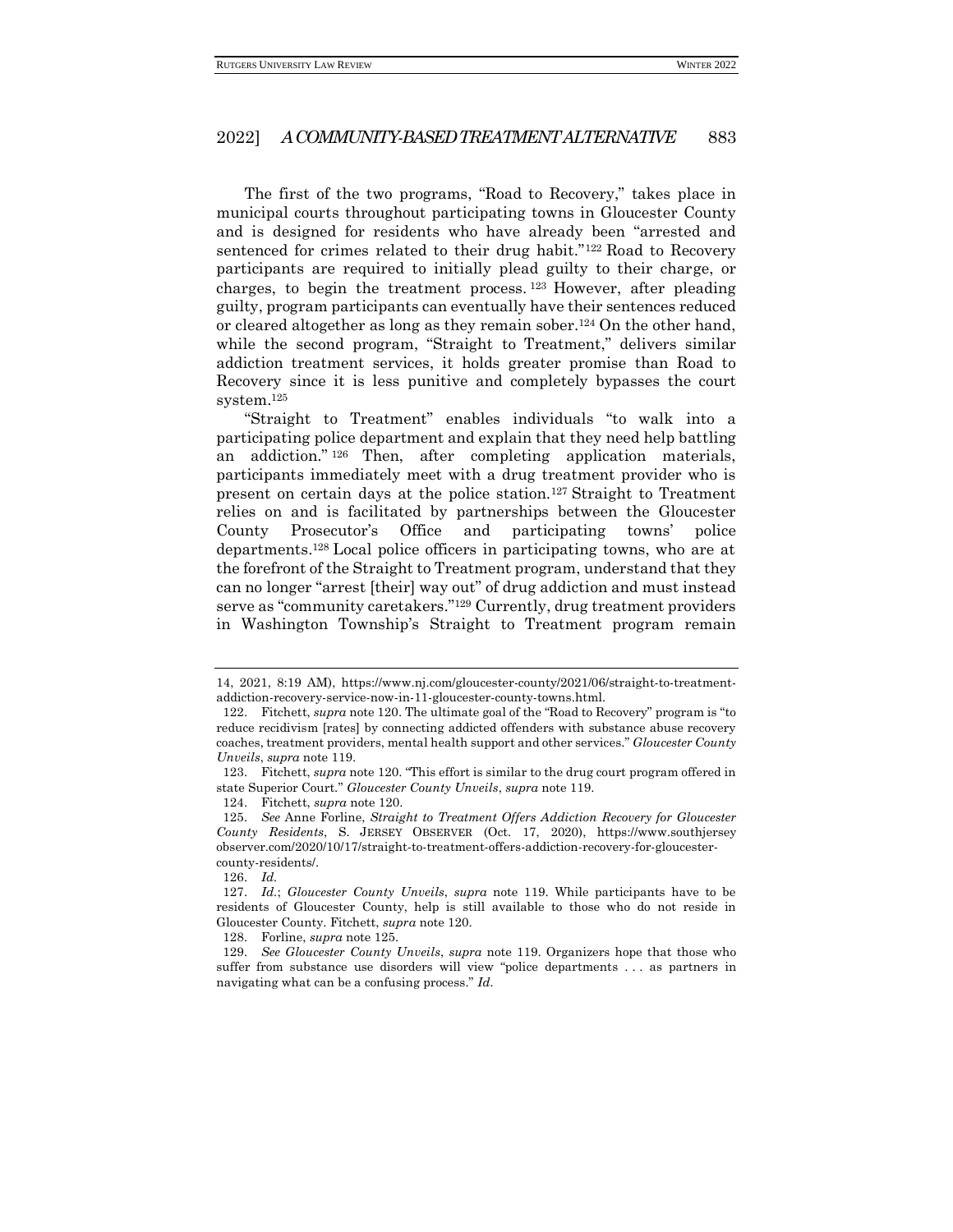available in the town's police station from 11 A.M. to 3 P.M. on Mondays to meet with residents and get them immediate addiction help once they complete the application process. <sup>130</sup> Clayton's Straight to Treatment program offers services akin to Washington Township's on Tuesdays from 2 P.M. to 6 P.M.<sup>131</sup>

Both programs have been funded thus far through two recently-passed grants known as "Operation Helping Hand."<sup>132</sup> In fact, applicants are not required to have any health insurance to participate in the Straight to Treatment initiative. <sup>133</sup> In 2018, the New Jersey Attorney General and the Office of the New Jersey Coordinator for Addiction Responses and Enforcement Strategies ("NJ CARES") coordinated to provide \$1,000,000 in grant funding to create and/or expand the Operation Helping Hand model in counties throughout the state. <sup>134</sup> "Operation Helping Hand," which originally began as a law enforcement pilot initiative in Bergen County to connect drug offenders with treatment options, "may be adapted to meet each participating county's circumstances," so long as the program "involve[s] coordination and collaboration between law enforcement officers, recovery specialists, and mental health professionals to connect individuals suffering from the disease of addiction [to] treatment and/or recovery support services."<sup>135</sup> For example, counties are permitted to use Operation Helping Hand grant funding to create programs that utilize law enforcement data and resources to "identify individuals at risk for drug overdoses" so that law enforcement officers, recovery specialists, and healthcare providers can intervene and recommend "treatment options—without making any

<sup>130.</sup> *Id.* Counselors commit themselves to assisting participants with treatment arrangements from the moment they begin the process until they complete it. Fitchett, *supra* note 120.

<sup>131.</sup> *Gloucester County Unveils*, *supra* note 119. Even if someone wishes to participate in the Straight to Treatment program but is not available to meet with a counselor during the specified days and times, Clayton's police department will still distribute applications and provider contact information to anyone who is interested. *Id.*

<sup>132.</sup> Fitchett, *supra* note 120 ("The grants negate the need for taxpayer money to support the programs.").

<sup>133.</sup> *See Gloucester County Unveils*, *supra* note 119.

<sup>134.</sup> Press Release, The State of New Jersey, Attorney General Grewal, NJ CARES Awarded \$1 Million Grant from NJ Department of Health to Establish, Expand "Operation Helping Hand" Programs in Counties Across the State (Oct. 11, 2018), https://www.nj.gov/ oag/newsreleases18/pr20181011b.html [hereinafter Press Release 1]. The grant was a sub-grant from the New Jersey Department of Health, which received \$3,724,000 from the U.S. Centers for Disease Control and Prevention. *Id.*

<sup>135.</sup> *Id. "*Operation Helping Hand" grant funding is contingent on using "law enforcement encounters as the point of entry for treatment and/or recovery support services." *Id.*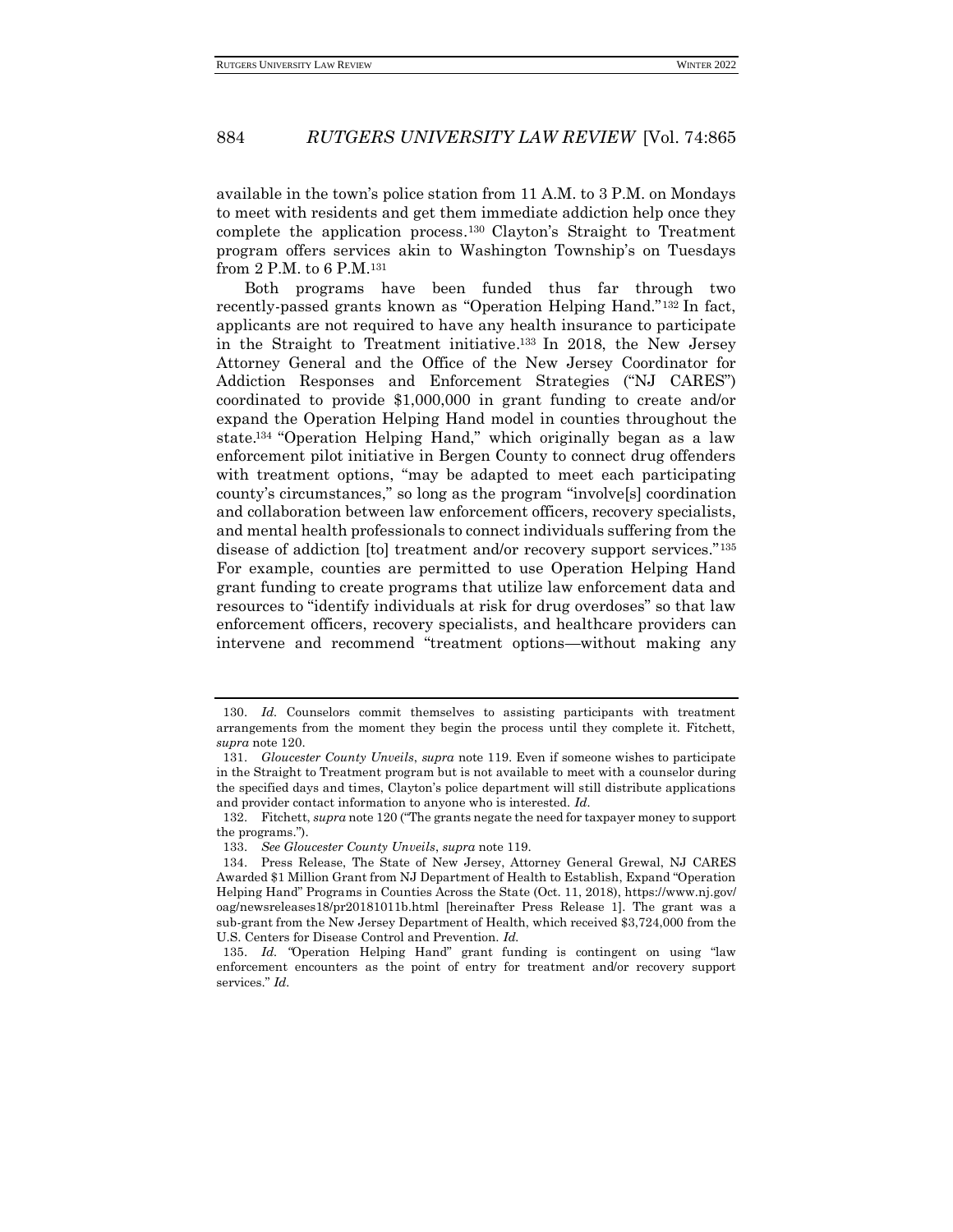arrest."<sup>136</sup> Under the 2018 Operation Helping Hand grant, funding was allocated to participating counties' prosecutor's offices for a twelve-month period with a base allocation of \$47,619.<sup>137</sup> However, in 2019, the New Jersey Attorney General and NJ CARES announced that \$2,200,000 in state funding has been directly allocated from the state's 2019 budget to facilitate the statewide expansion of Operation Helping Hand programs, where law enforcement personnel connect addicts with treatment services, beyond the eighteen counties that have participated since 2018.<sup>138</sup>

## <span id="page-20-0"></span>*B. The Community, Municipal, and Local-Level Alternatives to New Jersey's Current, County-Based Drug Court Structure Are Better Positioned and Equipped to Handle Drug Addiction*

Court-driven drug treatment programs, which "operate at later stages of adjudication" are "reactive" and respond to "the symptoms of a problem and not the cause."<sup>139</sup> As a result, the lack of early detection of addiction in drug court programs "translate[s] into missed opportunities to intervene." <sup>140</sup> However, community, municipal, and local-level alternatives such as Straight to Treatment and others funded through Operation Helping Hand, in which law enforcement officers "work at the gateway of the criminal justice system" and often "encounter overdose, active use, and withdrawal," create vital "opportunities to incorporate pre-arrest interventions." <sup>141</sup> Formalized community partnerships that enable "law enforcement officers [to] intercept upon first contact and make direct referrals to community programs" have proven to be pivotal

<sup>136.</sup> *Id.* Burlington County, one of the participating counties that received Operation Helping Hand funds in 2018, created a "non-arrest outreach program" to target those "who have been revived by or interacted with police during calls for emergency services for overdoses." Press Release, The State of New Jersey, Attorney General Grewal, NJ CARES Announce \$2.2 Million in State Funding to Expand, Enhance "Operation Helping Hand" Programs in Counties Across the State (June 20, 2019), https://www.nj.gov/oag/ newsreleases19/pr20190620a.html [hereinafter Press Release 2].

<sup>137.</sup> *See* Press Release 1, *supra* note 134. The funding lasted from September 1, 2018, to August 31, 2019. *Id.*

<sup>138.</sup> *See* Press Release 2, *supra* note 136. The base funding allocation for participating counties' prosecutor's offices was increased to \$100,000 for a twelve-month funding period between September 1, 2019, and August 31, 2020. *Id.*

<sup>139.</sup> Andrea J. Yatsco et al., *Alternatives to Arrest for Illicit Opioid Use: A Joint Criminal Justice and Healthcare Treatment Collaboration*, SUBSTANCE ABUSE: RSCH. & TREATMENT, Aug. 6, 2020, at 1, 2.

<sup>140.</sup> *Id.* Early intervention is imperative for ensuring that "criminal justice systems do not overstep their role in providing behavioral health treatment to individuals better served in the community." *Id.*

<sup>141.</sup> *See id.* at 2–3.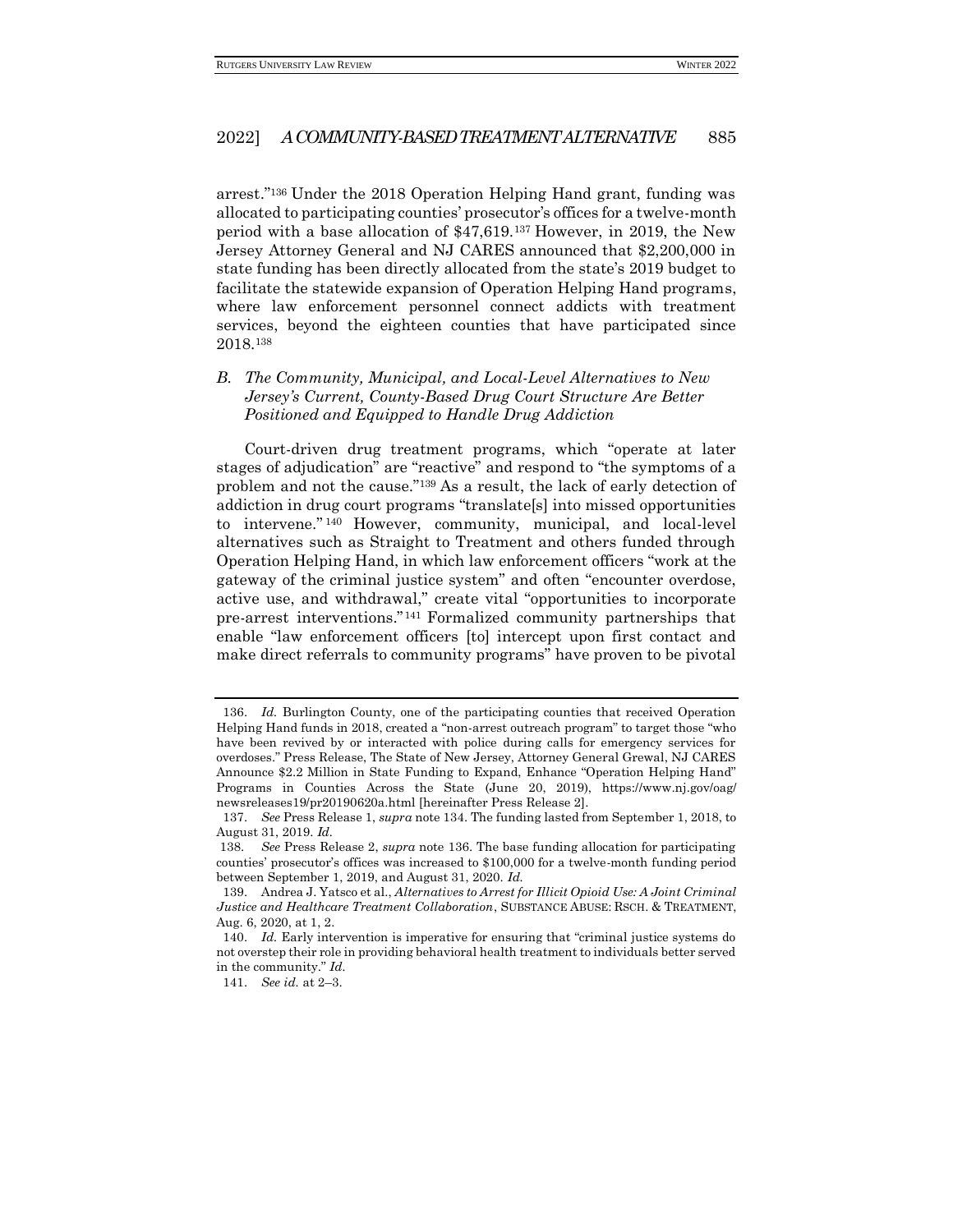for early detection and intervention efforts necessary for effectively treating drug addiction.<sup>142</sup>

Since 2015, more than two hundred "police departments in [twenty-nine] states have affiliated [themselves] with the Police Assisted Addiction Recovery Initiative" ("PAARI"), which "supports the development of voluntary police-led addiction referral programs."<sup>143</sup> One of the earliest voluntary, police-led addiction referral programs in the United States, the Gloucester, Massachusetts Police Department's "Angel Program," launched in 2015 to improve treatment access for people suffering from opioid use disorder through a "no-arrest, voluntary screening and referral service."<sup>144</sup> Like Straight to Treatment, eligible Angel Program participants travel to and remain in the Gloucester Police Department's station house while police officers screen and assess those who voluntarily seek treatment.<sup>145</sup> In a study of the Angel Program's performance over the first year after its inception, "[t]he majority of the participants spoke of positive experiences interacting with the police."<sup>146</sup> Not only did multiple Angel Program participants commend "the work ethic of the officers[,]" but many also stated that the program "felt free from stigma."<sup>147</sup> Finally, 86% of program participants were identified a placement in a treatment center and 75% attended the placements offered.<sup>148</sup>

Other voluntary, police-led addiction referral services throughout the United States have also demonstrated successful results. One such program in Houston, Texas, the Houston Emergency Opioid Engagement System ("HEROES"), like Straight to Treatment, relies on a partnership with law enforcement officers to "locate and connect with high-risk individuals."<sup>149</sup> However, instead of "waiting for them to present on their own to treatment" law enforcement officers in the HEROES program

<sup>142.</sup> *Id.* at 2.

<sup>143.</sup> Davida M. Schiff et al., *A Police-Led Addiction Treatment Referral Program in Gloucester, MA: Implementation and Participants' Experiences*, 82 J. SUBSTANCE ABUSE TREATMENT 41, 42 (2017). These programs have collectively "focused on using the criminal justice system as an access point to addiction treatment *prior* to arrest." *Id.*

<sup>144.</sup> *Id.* Gloucester Police Chief Leonard Campanello created the Angel Program to help battle rising levels of "opioid-related overdose deaths." *Id.*

<sup>145.</sup> *See id.* If the treatment referral is accepted, the Gloucester Police Department ensures "immediate transport" to a drug treatment center. *Id.*

<sup>146.</sup> *Id.* at 42, 44. Participants especially praised the police officers for their "willingness to work hard to identify placement and . . . the non-judgmental services they received." *Id.* at 44.

<sup>147.</sup> *Id.*

<sup>148.</sup> *See id.*

<sup>149.</sup> Yatsco et al., *supra* note 139, at 3. "HEROES" is described as "a community wide initiative between numerous community partners," including but not limited to law enforcement officers and recovery centers. *Id.*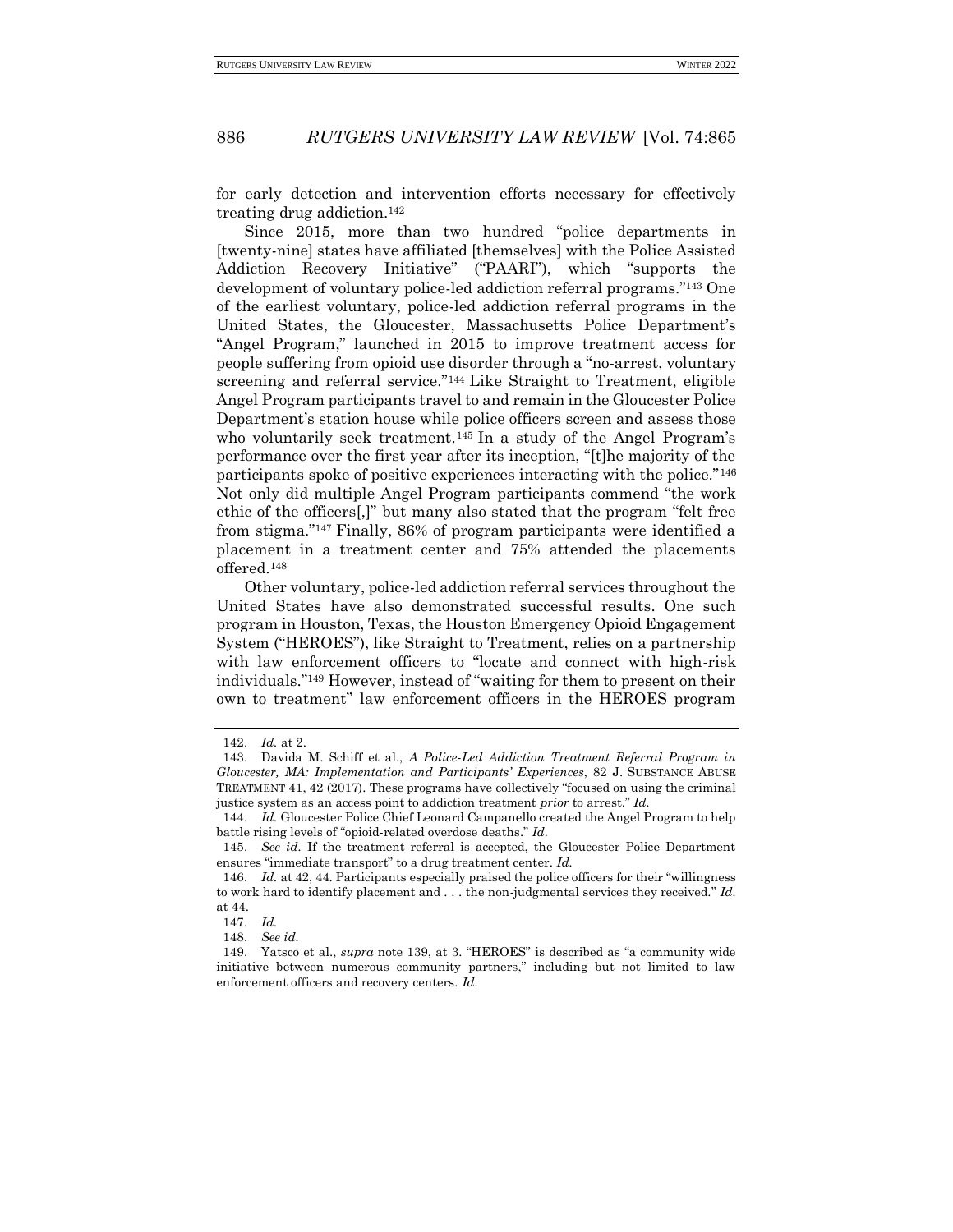apply an "assertive outreach" approach to "reach individuals who have recently overdosed or show[n] other signs of high-risk behaviors."<sup>150</sup> Once HEROES officers come into contact with potential program participants, they can make treatment referrals, which, akin to Straight to Treatment, "are the choice of the individual and are completely voluntary."<sup>151</sup> Lastly, during the first fourteen months after the creation of the HEROES program in 2018, the treatment referral rate was higher than the average treatment referral rate of other "justice-involved individuals."<sup>152</sup>

Furthermore, unlike drug courts, community-based outreach programs, where "core treatment and recovery support services" are extended "beyond institutional walls[,]" are crucial for sustaining the long-term recovery of those who suffer from addiction.<sup>153</sup> Drug courts fail to fully account for the fact that "recovery initiation in institutional settings does not assure sustained recovery maintenance in natural community environments." <sup>154</sup> The reason is that those who undergo compelled treatment in institutional programs often relapse because they struggle to transition to "recovery maintenance in natural, noninstitutional environments." <sup>155</sup> However, through community, municipal, and local-level outreach programs, such as Straight to Treatment, addicts can focus instead on acquiring necessary "[r]ecovery capital" for long-term maintenance. <sup>156</sup> Also, community outreach programs can better enhance community reintegration because their treatment facilities are more likely to "resemble the surrounding

<sup>150.</sup> *Id.* HEROES law enforcement officers are "hand-selected" from the Houston Police Department's Narcotics Division to "conduct outreach to those individuals who had experienced a non-fatal overdose." *Id.*

<sup>151.</sup> *Id.* Additionally, like the Straight to Treatment program, after potential HEROES candidates are referred to treatment services, program staff contact such persons for initial consultations and assessments before participants make eventual drug treatment agreements. *See id.*

<sup>152.</sup> *Id.* at 4, 6.

<sup>153.</sup> William L. White, *The Mobilization of Community Resources to Support Long-Term Addiction Recovery*, 36 J. SUBSTANCE ABUSE TREATMENT 146, 152 (2009). Outreach is formally defined as "the extension of professional addiction treatment services into the life of the community, including supporting clients within their natural environments following the completion of primary treatment." *Id.*

<sup>154.</sup> *Id.* at 146.

<sup>155.</sup> *Id.* at 151 ("The greater the physical, psychological, and cultural distance between a treatment institution and the natural environments of its clients, the greater is the problem of transfer of learning from the institutional to the natural environment.").

<sup>156.</sup> *See id.* at 150–51. "Recovery capital is the quantity and quality of internal and external assets that can be drawn upon to initiate and sustain recovery from severe [alcohol and other drug problems]." *Id.* at 150. The interpersonal connections and contacts between communities, families, networks, and individuals have been found to perform healing functions. *Id.* at 147.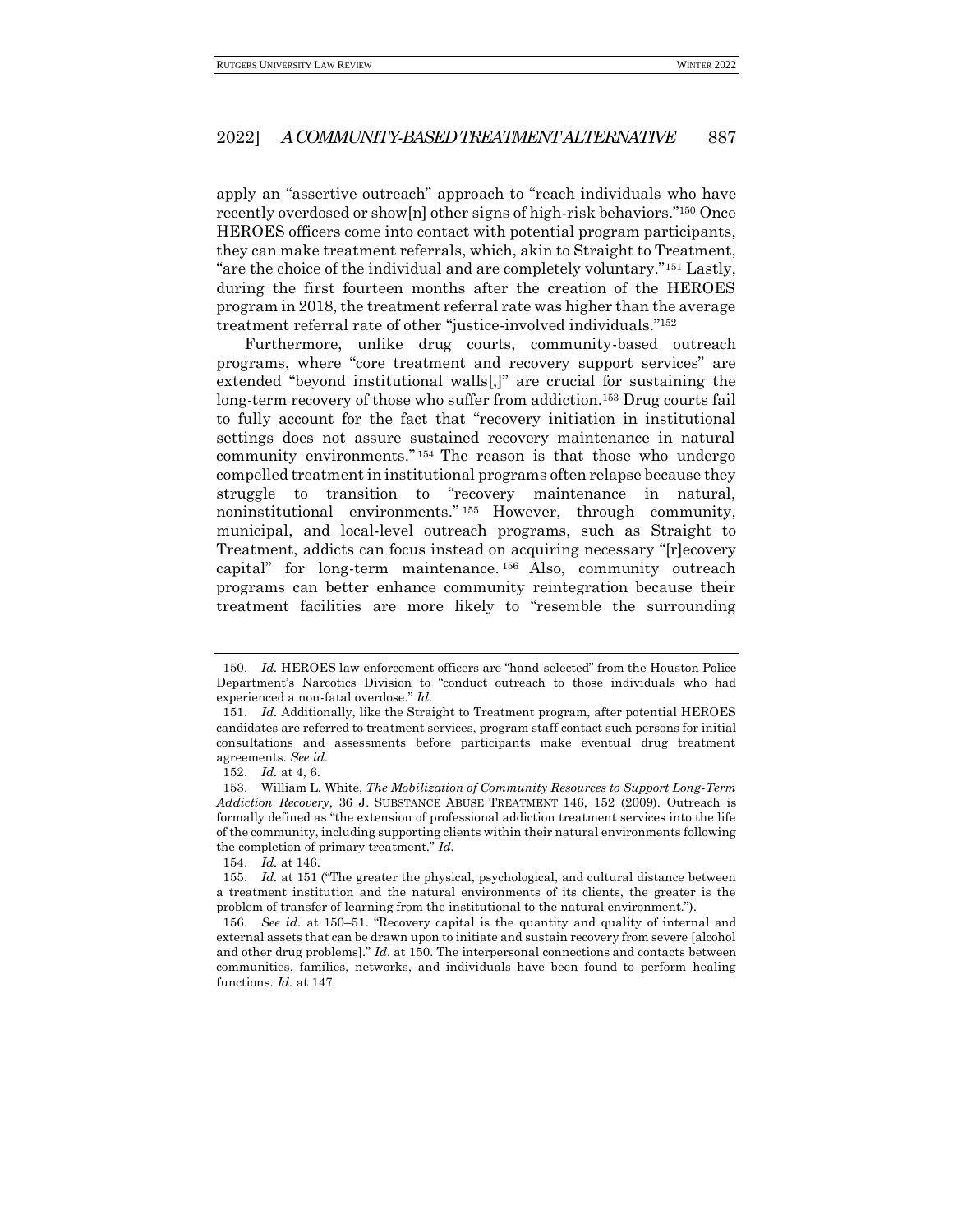community and the expected posttreatment environments of their clients."<sup>157</sup>

Lastly, community, municipal, and local-level alternatives are "likely to be cost-effective" when compared to drug courts.<sup>158</sup> Jail diversionary pilot programs, such as Law Enforcement Assisted Diversion ("LEAD") in King County, Washington, have "demonstrated effectiveness" by decreasing the recidivism rate by more than half and also saving the county "\$8,000 in legal fees and processing costs annually." 159 Additionally, despite concerns that diversionary programs like LEAD will increase healthcare costs, researchers who developed a "microsimulation model of adults in King County, Washington" determined that such programs are "highly cost-effective" even when considering healthcare costs in a vacuum. <sup>160</sup> In sum, community, municipal, and local-level diversionary programs for low-level drug offenders are "likely to substantially reduce spending in the criminal justice system while moderately increasing spending in the healthcare sector."<sup>161</sup>

#### V. CONCLUSION

<span id="page-23-0"></span>Recent outreach programs observable in towns throughout Gloucester County, such as Straight to Treatment, show tremendous promise in addiction intervention and treatment. If these initiatives are ultimately successful, other localities throughout New Jersey should adopt and expand on them to best fit their own community needs. Funding plans, like Operation Helping Hand, are a great first step toward implementing community, municipal, and local-level alternatives to the drug court system statewide. However, through budgetary authorization, the New Jersey State Legislature has the ability to directly fund programs like Straight to Treatment and ensure that addicts who seek drug treatment are connected with the most viable treatment options in the shortest amount of time and can do so with

<sup>157.</sup> *Id.* at 151.

<sup>158.</sup> Cora L. Bernard et al., *Health Outcomes and Cost-Effectiveness of Diversion Programs for Low-Level Drug Offenders: A Model-Based Analysis*, PLOS MED., Oct. 13, 2020, at 1, 2.

<sup>159.</sup> *Id.* at 3. "LEAD" serves to "redirect individuals with low-level drug and prostitution offenses away from the criminal justice system and into community-based services such as treatment for substance use disorder." *Id.*

<sup>160.</sup> *Id.* at 2. Notwithstanding conservative estimates, the researchers ascertained that the programs like LEAD are "cost-effective both as a healthcare intervention and more broadly as a societal intervention." *Id.* at 12.

<sup>161.</sup> *Id.* at 2–3.